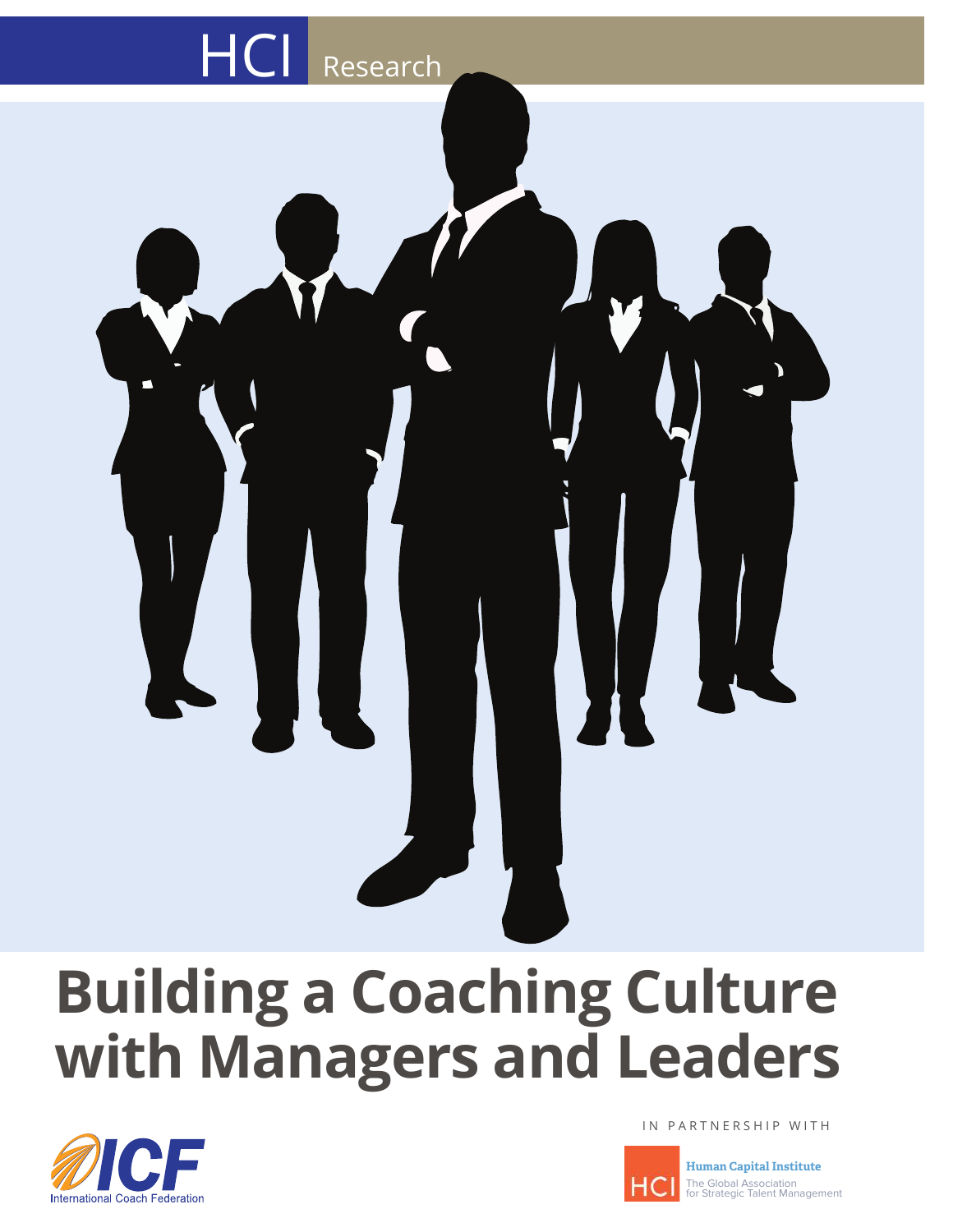# **Table of Contents**

| The Business Case for a Strong Coaching Culture7                         |
|--------------------------------------------------------------------------|
|                                                                          |
|                                                                          |
|                                                                          |
| In Your Words-Coaching Technology Predictions 15                         |
|                                                                          |
| The Importance and Usage of the ICF Core Competencies17                  |
|                                                                          |
|                                                                          |
|                                                                          |
|                                                                          |
| In Your Words-Why Coaching Skills Training Is Considered Desirable. . 26 |
|                                                                          |
|                                                                          |
|                                                                          |
|                                                                          |
| In Your Words-Best Practices for Managers/leaders                        |
|                                                                          |
|                                                                          |
|                                                                          |
|                                                                          |
|                                                                          |
|                                                                          |
|                                                                          |



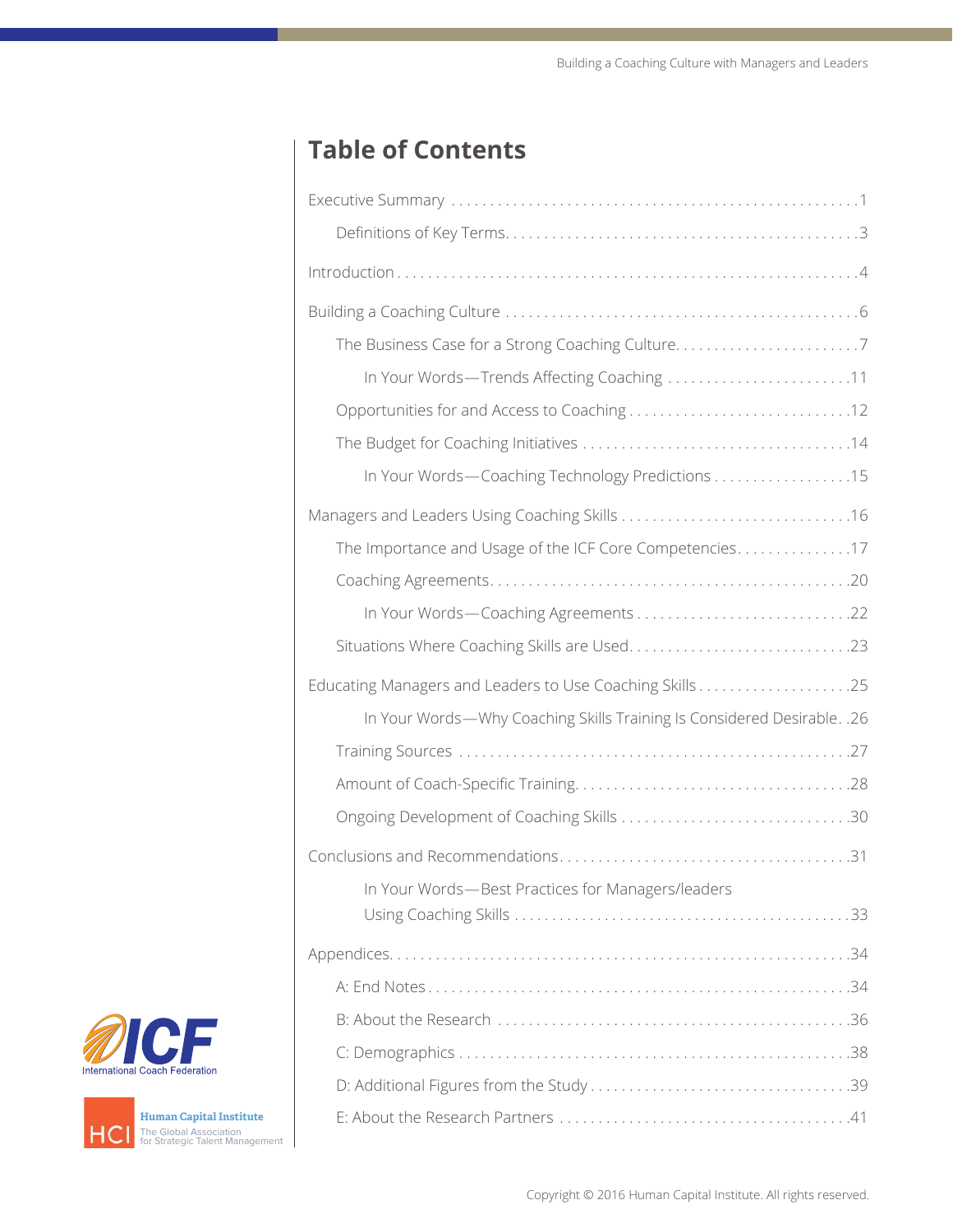# Building a Coaching Culture with Managers and Leaders

### **Executive Summary**

Although coaching has traditionally been used as a developmental tool for executives, in many organizations access has expanded to individuals at every age and stage of their careers. This is because a growing number of organizational decision-makers recognize the capacity of coaching to empower, engage and develop employees.

As the face of individuals receiving coaches changes, so do the modalities used. Increasingly, organizations are utilizing managers and leaders who use coaching knowledge, approaches and skills to create awareness and support behavior change. Organizations with strong coaching cultures value and invest in professional coach practitioners and managers/leaders using coaching skills in order to support employees at all levels in growing their skills, enhancing their value and reaching their professional goals.

For the third consecutive year, the Human Capital Institute (HCI) and the International Coach Federation (ICF) partnered to research coaching within organizations. In a study of almost 900 human resources (HR), learning and development (L&D), and talent management (TM) professionals, leaders and managers, the key research findings include:

- $\blacksquare$  There is a business case for a strong coaching culture.
	- **•** Seventeen percent of respondents' organizations have a strong coaching culture. They measure higher employee engagement (62% of employees rated as highly engaged compared to 50% of other responding organizations).
	- **•** Organizations with a strong coaching culture report recent revenue above their industry peer group (51% of organizations compared to 38% of other responding organizations).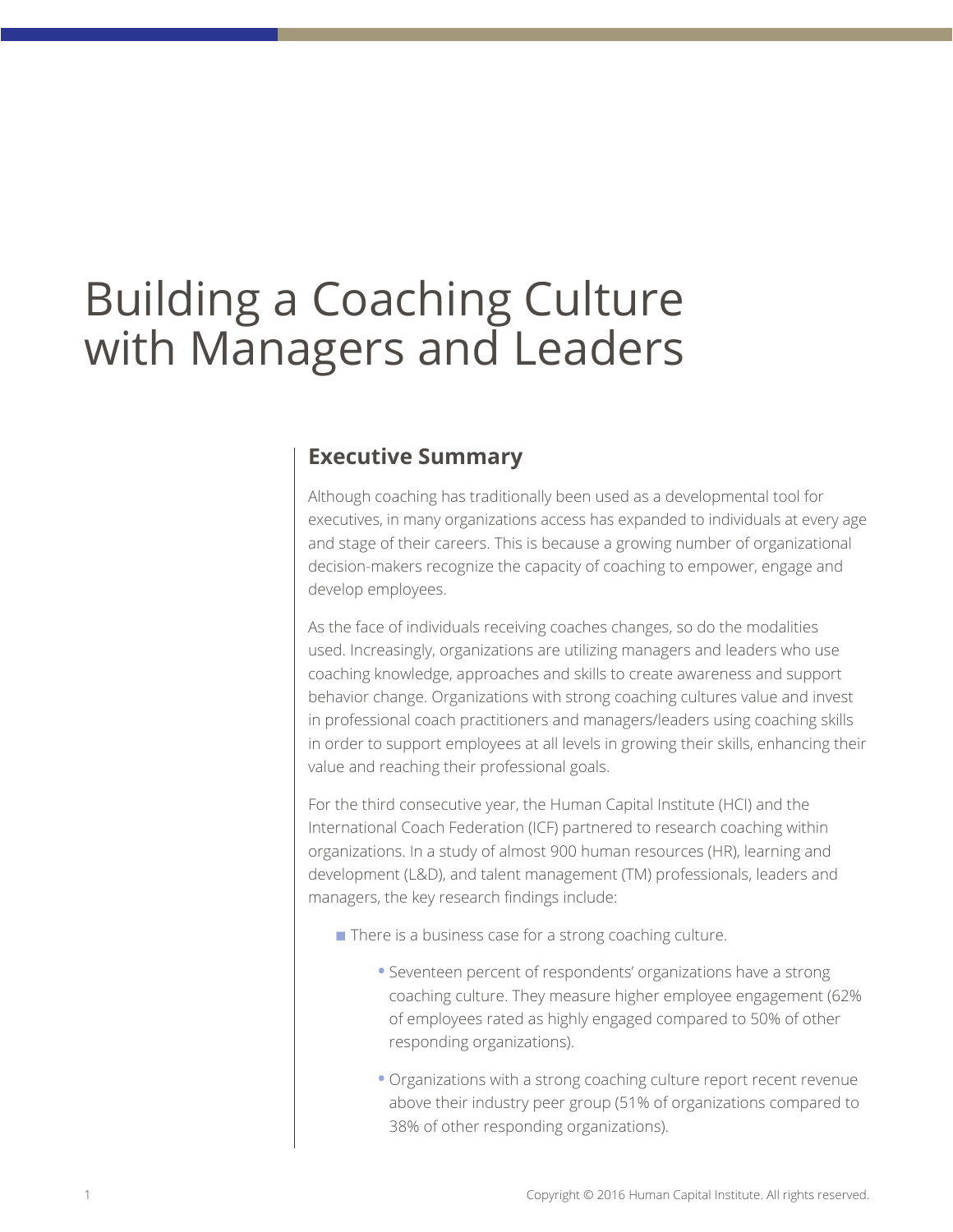- n Coaching impacts many talent and organizational outcomes, but it is not a solution for every challenge.
	- **•** Improved team functioning, increased employee engagement and increased productivity are the top outcomes of coaching and are reported by more than half of all survey respondents.
	- **•** Lack of time and lack of accountability for using coaching skills are the top reported impediments to using coaching skills.
- $\blacksquare$  The use of all three coaching modalities (i.e., external coach practitioners, internal coach practitioners and managers/leaders using coaching skills) correlates with strong coaching cultures.
	- **•** Sixty-four percent of respondents in organizations with strong coaching cultures report the presence of all three modalities, compared to 33% of respondents in organizations without strong coaching cultures.
- Relative to prior HCI/ICF studies, the share of respondents reporting that their organizations use professional coach practitioners has declined.
	- **•** Managers/leaders using coaching skills are the most common modality. Their usage has increased nine percentage points since 2014.
- Establishing trust, applying ethical standards and practicing active listening are rated the most important coaching competencies for managers and leaders.
	- **•** All of the [ICF Core Competencies](http://coachfederation.org/credential/landing.cfm?ItemNumber=2206) for coaches were rated highly, with the exception of establishing a coaching agreement.
- **n** Training for managers to use coaching skills is an important component of building a coaching culture.
	- **•** Eighty-seven percent of respondents in organizations with strong coaching cultures report that their current training for managers/ leaders to use coaching skills has been instrumental in building a coaching culture, compared to 43% of all other respondents.
- $\blacksquare$  Sixteen percent of respondents say their organizations plan to offer managers and leaders coach-specific training from a program that was accredited or approved by a professional coaching organization in the near future.
	- **•** Managers/leaders using coaching skills are trained most often by the L&D department, HR department, and internal coach practitioners.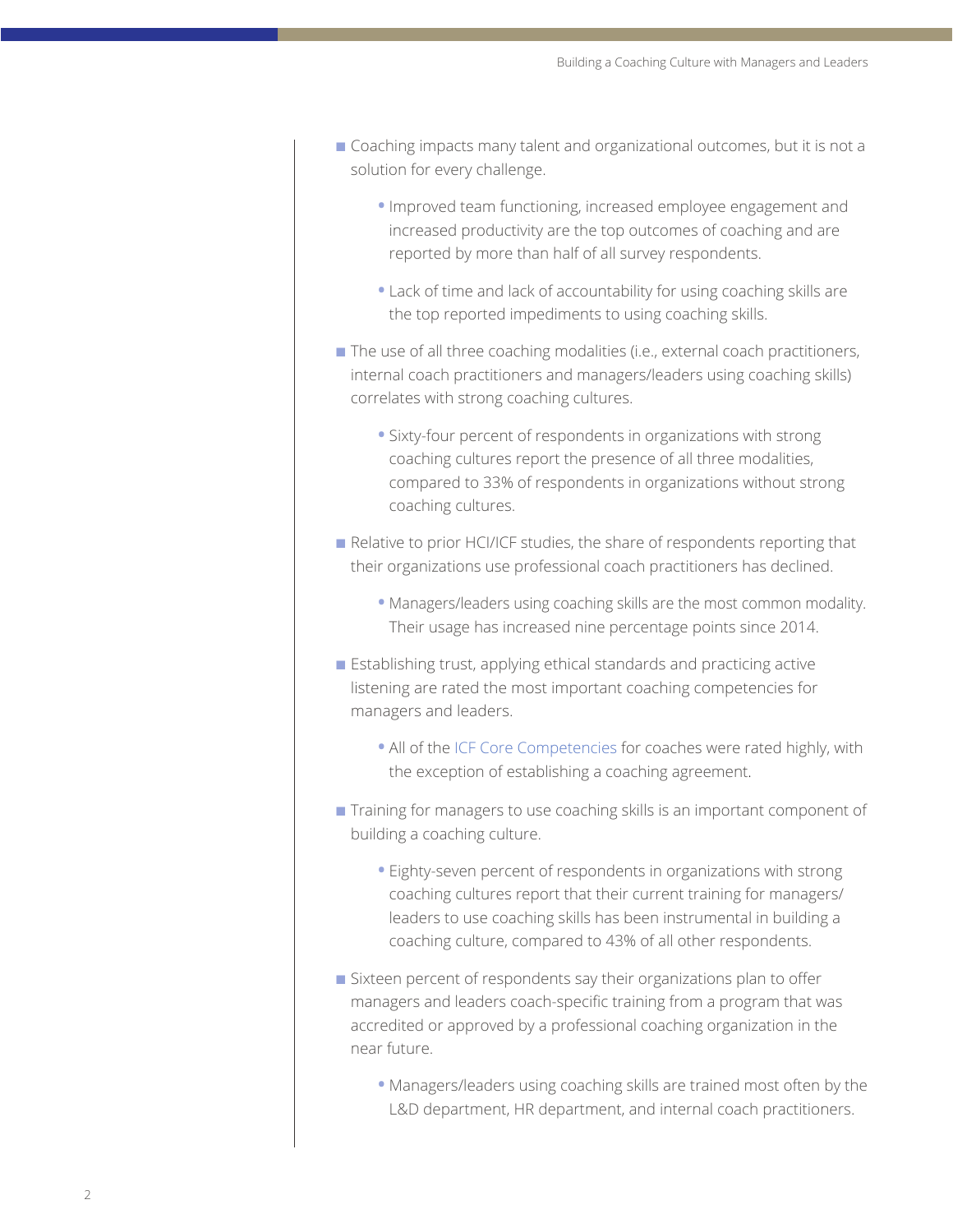# *Definitions of Key Terms*

- **Coaching:** partnering with coachee(s) in a thought-provoking and creative process that inspires them to maximize their personal and professional potential.
- **Professional coach practitioner:** someone who provides an ongoing partnership designed to help coachees produce fulfilling results in their personal and professional lives. The coach's job is to provide support to enhance the skills, resources and creativity that the coachee already has.
- **n Internal coach:** a professional coach practitioner, who is employed within an organization and has specific coaching responsibilities identified in their job description.
- **External coach:** a professional coach practitioner, who is either selfemployed or partners with other professional coaches, to form a coaching business.
- **n Manager/leader using coaching skills:** a leader who uses coaching knowledge, approaches, and skills to create awareness and support behavior change.
- **Coach-specific training:** training that teaches coaching competencies and/or how to apply technical skills in a coach-like manner and encompasses theories and core coaching competencies designed to prepare an individual to practice as a professional coach.
- **Accredited coach training program:** any program consisting of coachspecific training that has met the rigid criteria required to be approved by a professional coaching organization.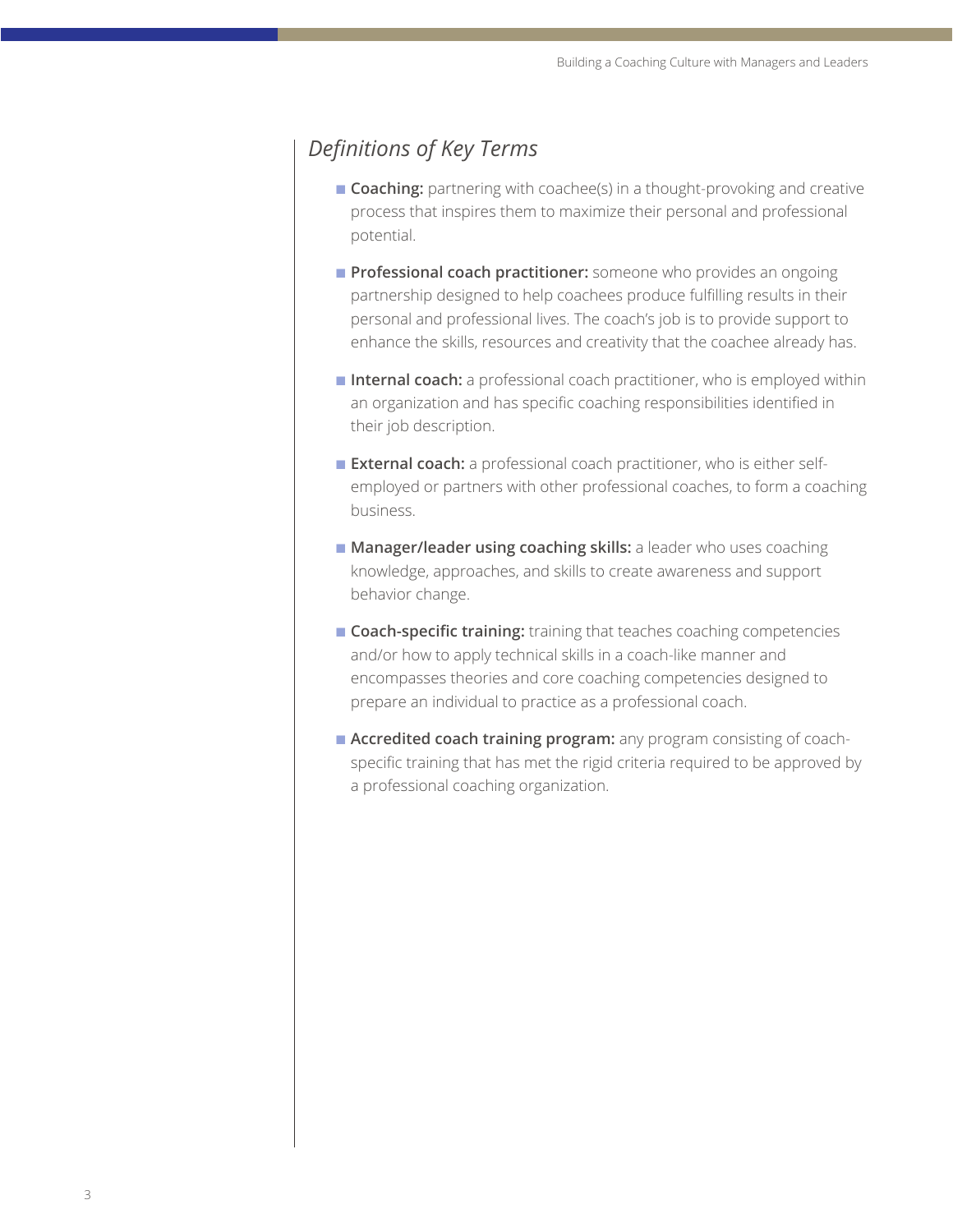*"What we want to do is create a culture of coaching so that our managers could develop skills in their teams, and also empower our employees so that they can make their own decisions and take action on things that they felt they needed to, so that we could have a bigger organization focused on achieving goals. It sounds like you're releasing capabilities, like you're handing over stuff to the employees to make decisions, but there is nothing more empowering to an individual than to realize that they made that decision."*

> —Ricardo Niles, Director HR Global Sourcing Footwear—adidas Group

### **Introduction**

Several trends in talent management have primed organizations to be more receptive to building a coaching culture. In lieu of an annual performance review, performance management systems are being reevaluated and revamped to include more frequent conversations about performance and development.1 Millennials, who comprise a growing proportion of the workforce, want more feedback than other employee segments.<sup>2</sup> There are more on-thejob learning opportunities, and some training and development responsibilities have transferred from the HR and L&D functions to line managers.<sup>3</sup> In addition, managers and leaders are moving away from a command and control management style to a new approach based on inclusion, involvement and participation.4 These trends drive the need for managers and leaders to use coaching knowledge, approaches and skills in their interactions with direct reports and peers. Previously, access to coaching was available primarily to senior leaders through engagements with professional coach practitioners. Now, as the number of managers/leaders using coaching skills grows, the coachapproach is disseminating throughout organizations and driving performance and development.

Studies have highlighted the positive impact that coaching interactions, when strategically designed and implemented, can have on an organization. Hard financial benefits (e.g., increased productivity and quality), intangible benefits (e.g., improved relationships, teamwork and job satisfaction), soft benefits (e.g., decreased stress and increased resilience/well-being and engagement) and behavior change (e.g., better time management, faster onboarding, and better decision making) have all been observed as a result of coaching in organizations.5 In addition, recent research from HCI and ICF found that strong coaching cultures correlate with higher employee engagement and better financial performance.<sup>6</sup>

Coaching can be used to develop a specific skill set, improve performance over a set period of time, or expand personal and professional development.<sup>7</sup> Although they are not professional coach practitioners themselves, managers/leaders using coaching skills can also address these needs.

Besides the obvious senior leader support and role modeling of coaching behaviors, many factors must be in place to ensure that managers/leaders using coaching skills are leveraged successfully. Primarily, managers and leaders need to be trained on coaching competencies. Although this modality is more prevalent than the use of internal and external coach practitioners, managers receive less coach-specific training than professional coach practitioners.<sup>8</sup> Beyond the scope of this research study, other elements such as complementary learning style profiles, shared values, exhibition of appropriate coaching and learning behaviors, and complementary personality traits are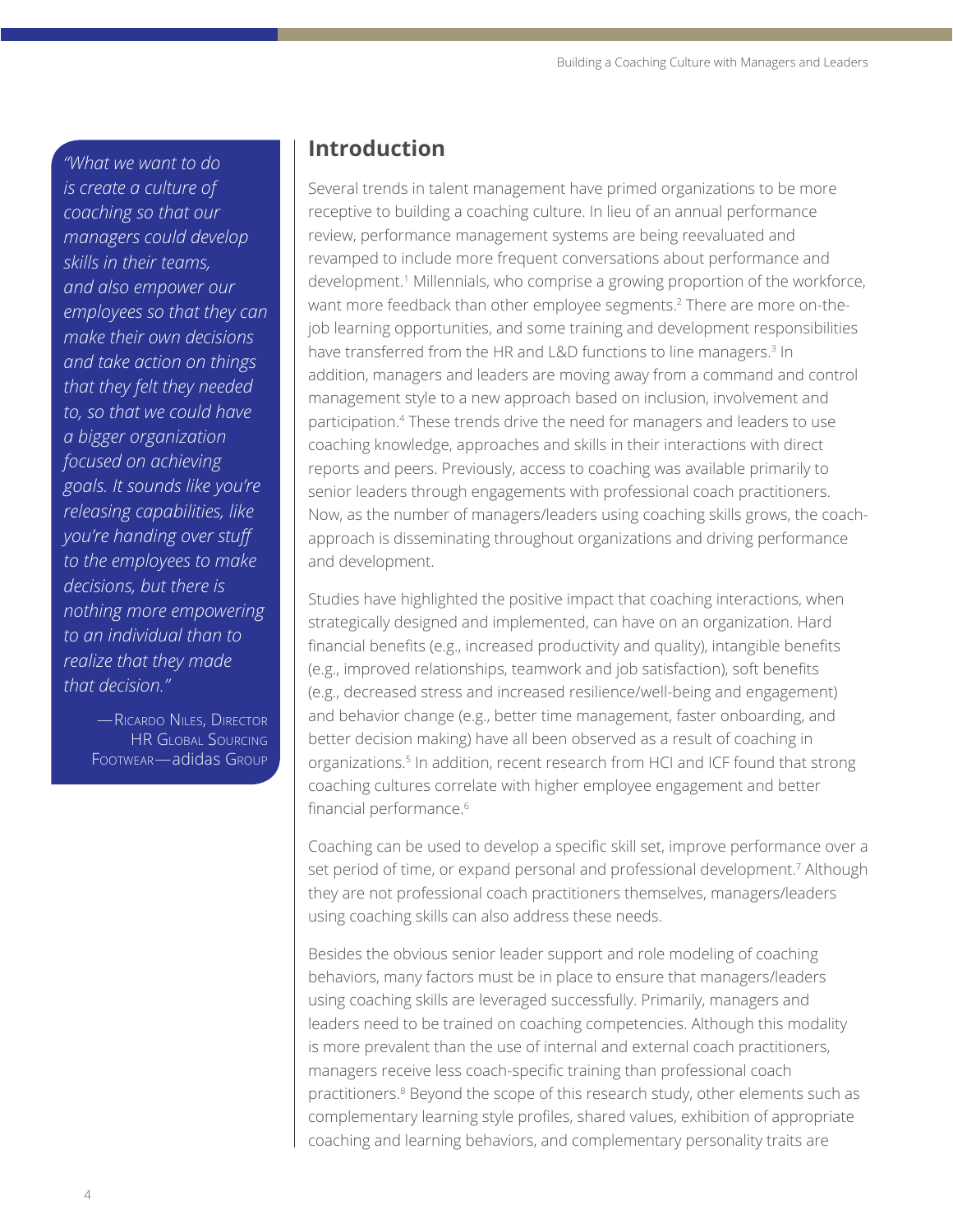necessary for the manager-employee dyad to succeed.<sup>9</sup> Also a factor in the success of a coaching relationship is whether or not managers and leaders perceive people's traits as "fixed" or changeable (i.e., growth mindset); this can influence how much time they invest in using coaching skills with their teams.<sup>10</sup>

This 2016 research is a continuation of a three-year partnership between HCI and ICF and is our largest, in terms of survey sample size ( $n = 879$ ), and most geographically diverse (37% of respondents from outside of North America) study. In addition, managers and leaders comprise almost half of the sample (Figure 1). This extension beyond HR, L&D, and talent management respondents helped us determine how managers/leaders use coaching skills and possible outcomes of, as well as impediments to, creating a coaching culture.

The purpose of this research report is to educate business leaders, line managers, and HR/TM/L&D professionals on the components of a strong coaching culture. From our survey and subject-matter expert interviews, we detail the characteristics of strong organizational coaching cultures, with a focus on training for managers/leaders using coaching skills.



#### **Figure 1**. *Survey sample respondent percentages.*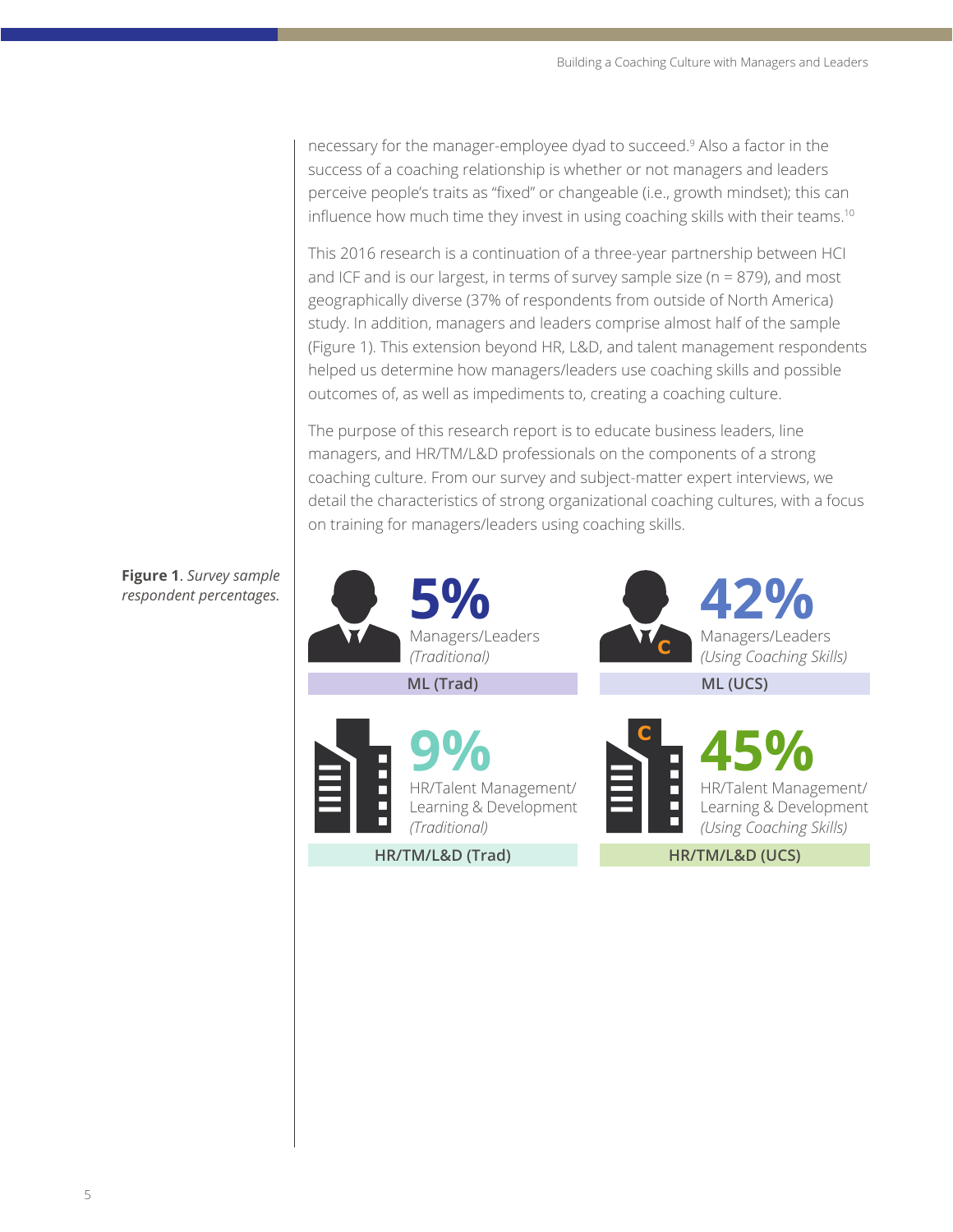# **Building a Coaching Culture**

Although this research series was not designed as a longitudinal study, each year the share of respondents' organizations classified as having strong coaching cultures increases. In 2016, a total of 17% (*n* = 152) of respondents have strong coaching cultures at their organizations (up from 13% in 2014 and 15% in 2015), as determined by meeting at least five of the criteria below:

- **n** Strongly agree/agree that employees value coaching.
- **n** Strongly agree/agree that senior executives value coaching.
- Managers/leaders (and/or internal coach practitioners) spend an aboveaverage amount of their weekly time on coaching activities (28% is average for managers/ leaders; 34% is average for internal coach practitioners).
- Managers/leaders (and/or internal coaches) receive accredited coachspecific training.
- Coaching is a fixture in the organization with a dedicated line item in the budget.
- n All employees in the organization have an equal opportunity to receive coaching from a professional coach practitioner.



Employees value coaching.



Senior executives value coaching.



Managers/leaders (and/or internal coach practitioners) spend an above-average amount of their weekly time on coaching activities.



Managers/leaders (and/or internal coaches) received accredited coachspecific training.



Coaching has a line item in the budget.



All employees in the organization have an equal opportunity to receive coaching from a professional coach practitioner.

Organizations with 1,000 to 10,000 employees, as well as those headquartered in Asia, appear to have a higher incidence of a strong coaching culture (40% compared to 12% for North America and 10% for Middle East/Africa). This effect can perhaps be explained by noting a higher incidence of Indian respondents in an earlier ICF research study who expressed strong interest in the manager/ leader using coaching skills modality.11

**Figure 2**. *Strong coaching culture composite.*

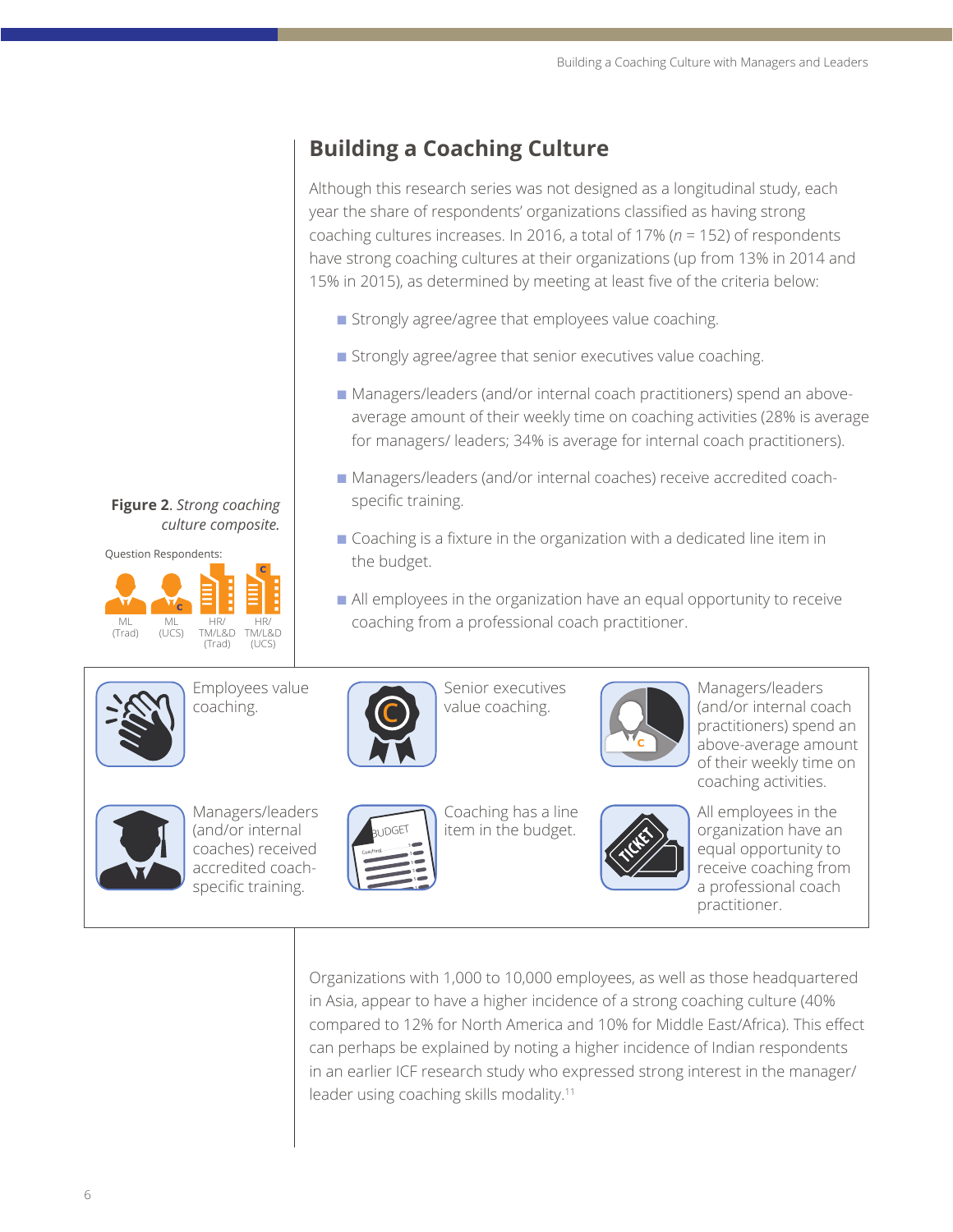# *The Business Case for a Strong Coaching Culture*

Although a relatively low proportion of respondents' organizations have strong coaching cultures, it is important for employers to understand why such a culture is so important to their success. A strong coaching culture positively correlates with employee engagement and financial performance. Nearly two-thirds of respondents from organizations with strong coaching cultures rate their employees as being "highly engaged," compared to only half from organizations without strong coaching cultures (Figure 3). In terms of financial impact, 51% of respondents from organizations with strong coaching cultures report their 2015 revenue to be above that of their industry peer group, compared to 38% from all other organizations (Figure 4).

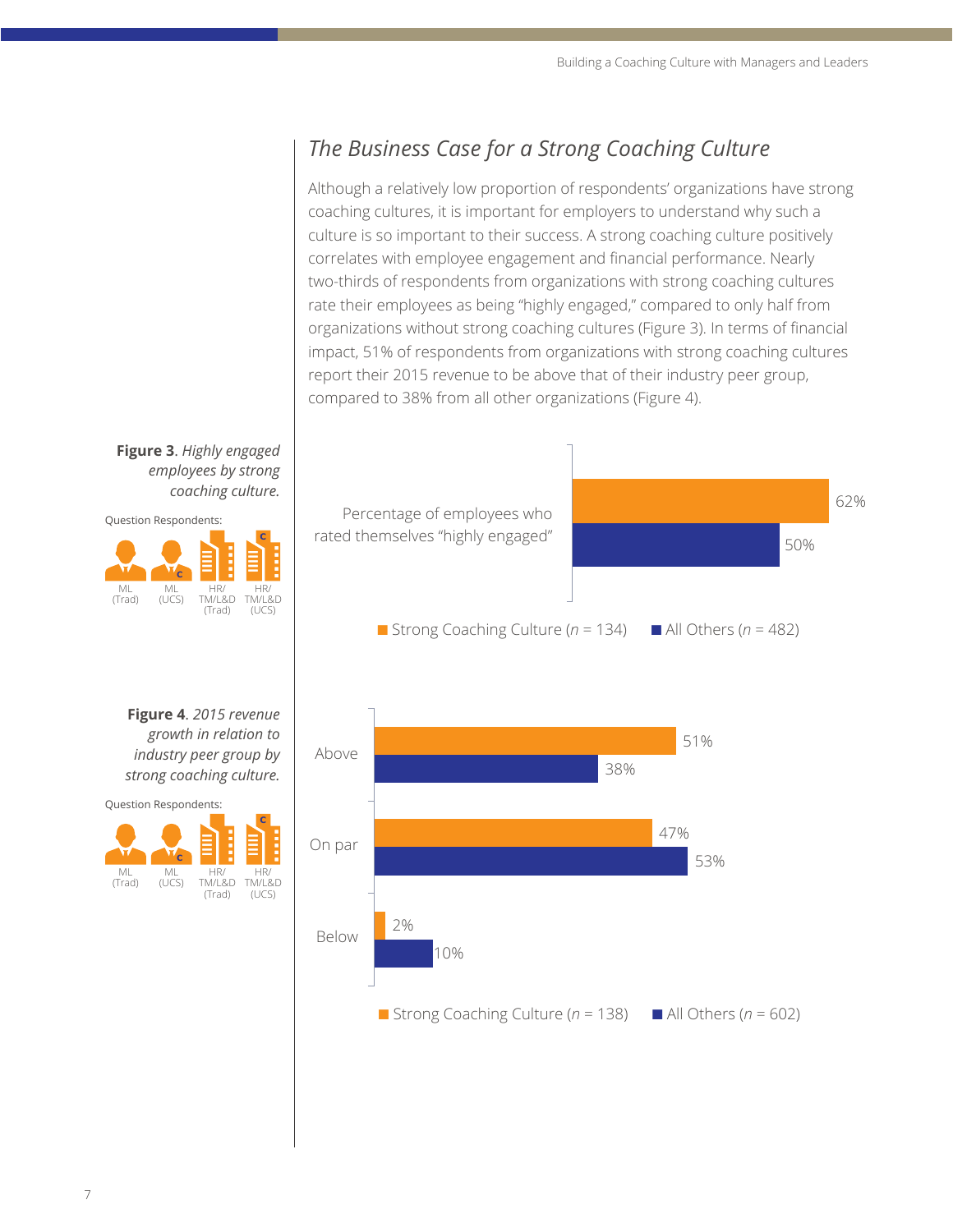Survey respondents were asked to report the most important indicators of coaching impact observed in their organizations. Improved team functioning, increased employee engagement and increased productivity are cited among the most important indicators of coaching by more than half of all respondents (Figure 5).



**Figure 5**. *What are the most important indicators of coaching impact that have been observed for the individual/team/organization? (Top 5 responses, see Appendix D for the full list)*





Improved team functioning and all the settlement of the engagement

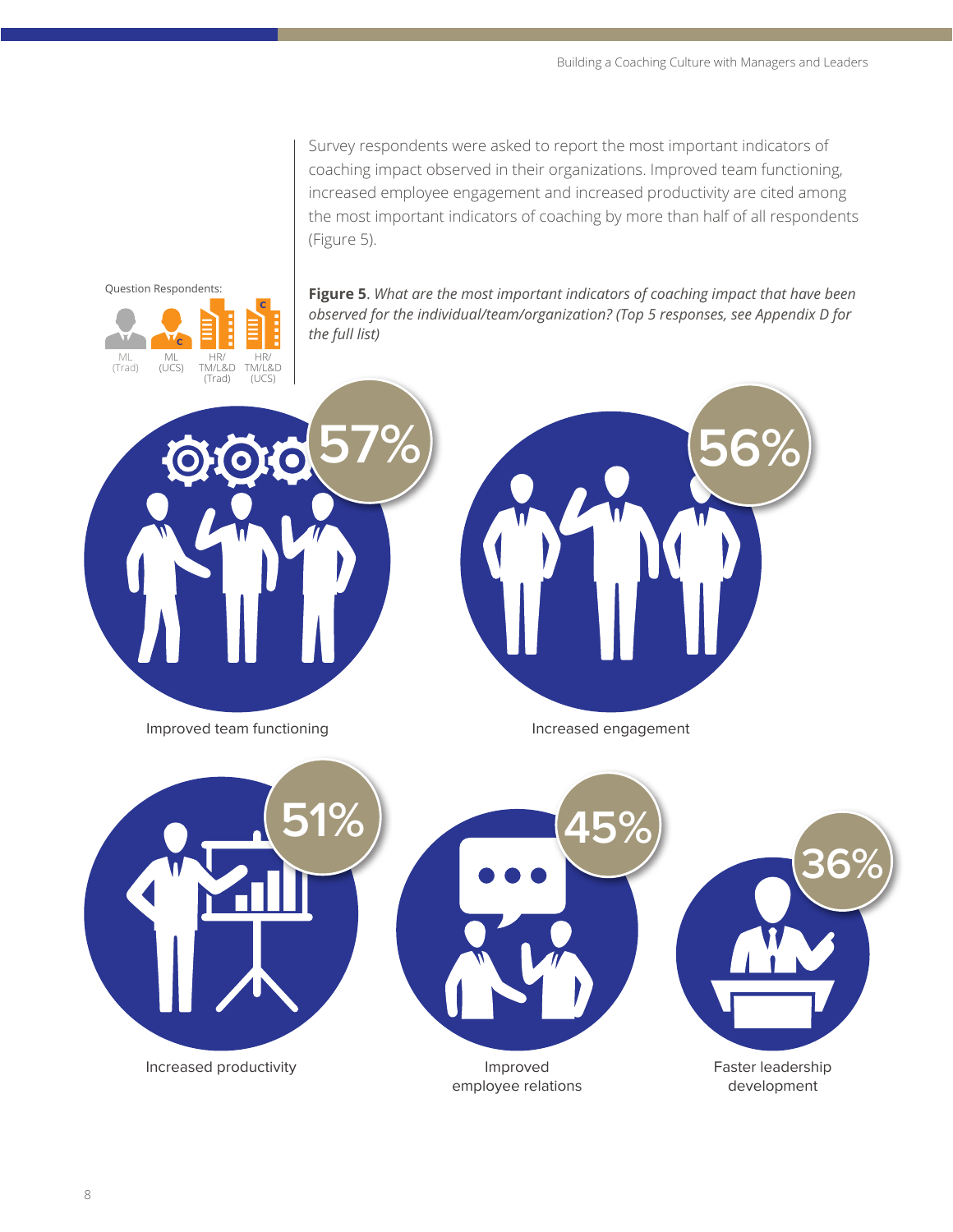Although there are numerous benefits of leveraging managers/leaders using coaching skills, it is not a panacea for all organizational and talent pain points. It is one modality that affects individual and team performance, and its potential extends only as far as its frequency of use. There are several reasons why coaching skills are not used more often (Figure 6). The main impediments are lack of time (48%), lack of accountability for using coaching skills by managers and leaders (34%), and inability to change from command and control leadership style (28%).

Lack of time was the No. 1 coaching challenge reported in the 2014 HCI/ICF research study.12 Competing priorities and short-term versus long-term focuses contribute to why managers, leaders and internal coach practitioners do not use coaching skills or deliver coaching as often as they would like. Large teams divide up the available time managers and leaders have to apply coaching skills

in their interactions. As reported in one study, managers who had eight or fewer people to supervise received better ratings on their coaching skills from their subordinates than those with larger spans of control.<sup>13</sup>

When it is expected that coaching skills will be used in an organization but no true mechanism is in place to ensure this, the lack of accountability can be viewed as an impediment to the process. Many options for accountability processes exist, including formal coaching agreements and the provision of mentor coaching and/or coaching supervision.

A coach approach differs from a traditional, authoritative management style where direct reports are simply delegated tasks, and may include exploring, asking questions, facilitation and partnering. Often, managers need to "role-switch" between a coach-approach and more traditional management techniques. Managers/leaders using coaching skills need training and ongoing development opportunities to learn how to balance these roles and gain competence and confidence in using coaching skills.

*"There is definitely evaluation of coaching training after the fact. We do an immediate evaluation and we do a 3- or 6-month follow-up to identify whether people are using the skills or what impact it has had upon their job, and if they haven't used it yet—if they anticipate using it."*

—Julia Gard Bertermann, Program Manager at Cincinnati Children's Hospital Medical Center, Management and leadership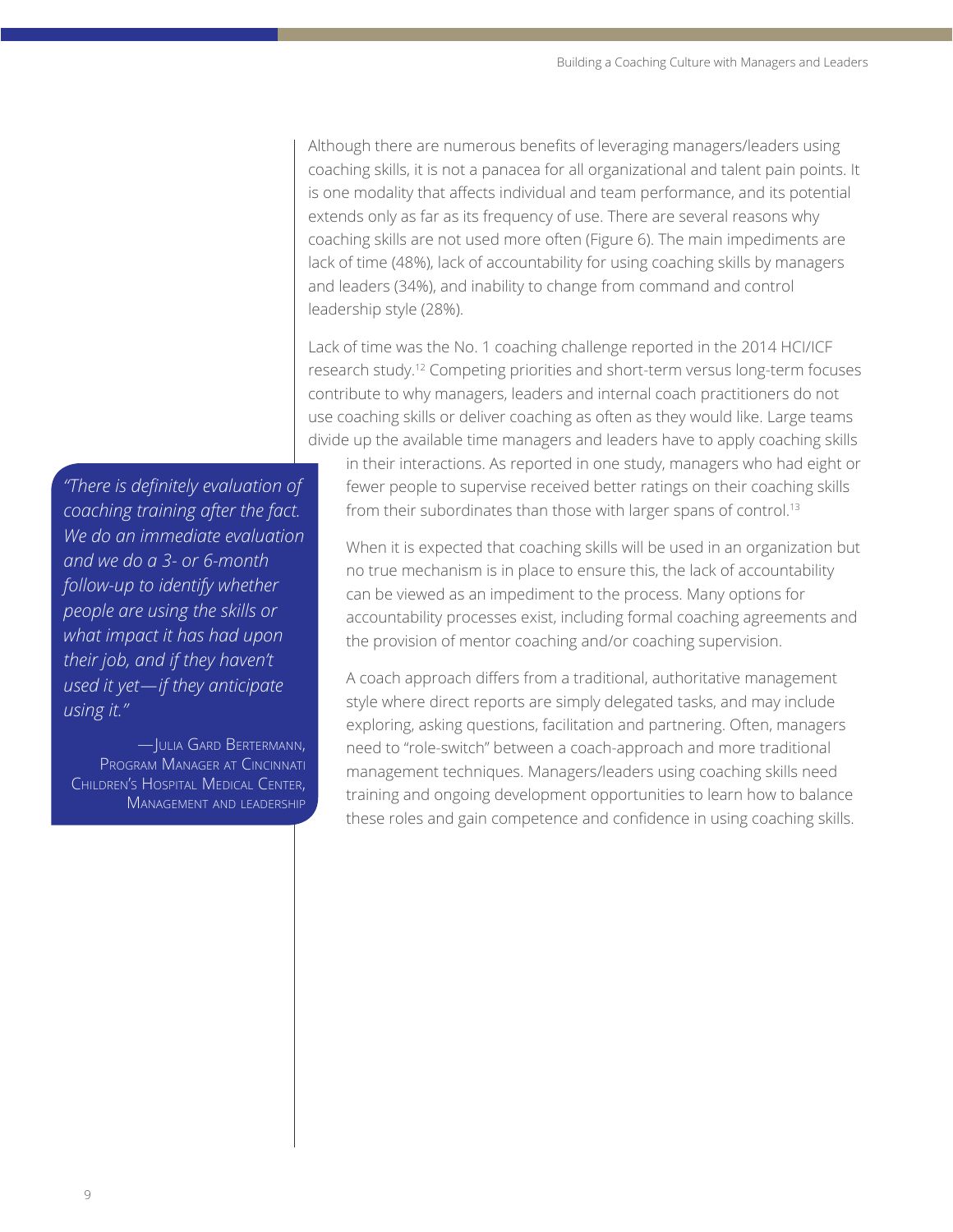**Figure 6**. *What are the most obvious impediments to using coaching skills in your organization? (Top 6 responses, see Appendix D for the full list)*





Lack of accountability for using coaching skills



Inability to change from command and control leadership style



Question Respondents:







Lack of budget Short-term focus Limited support from senior leaders



Inability to measure impact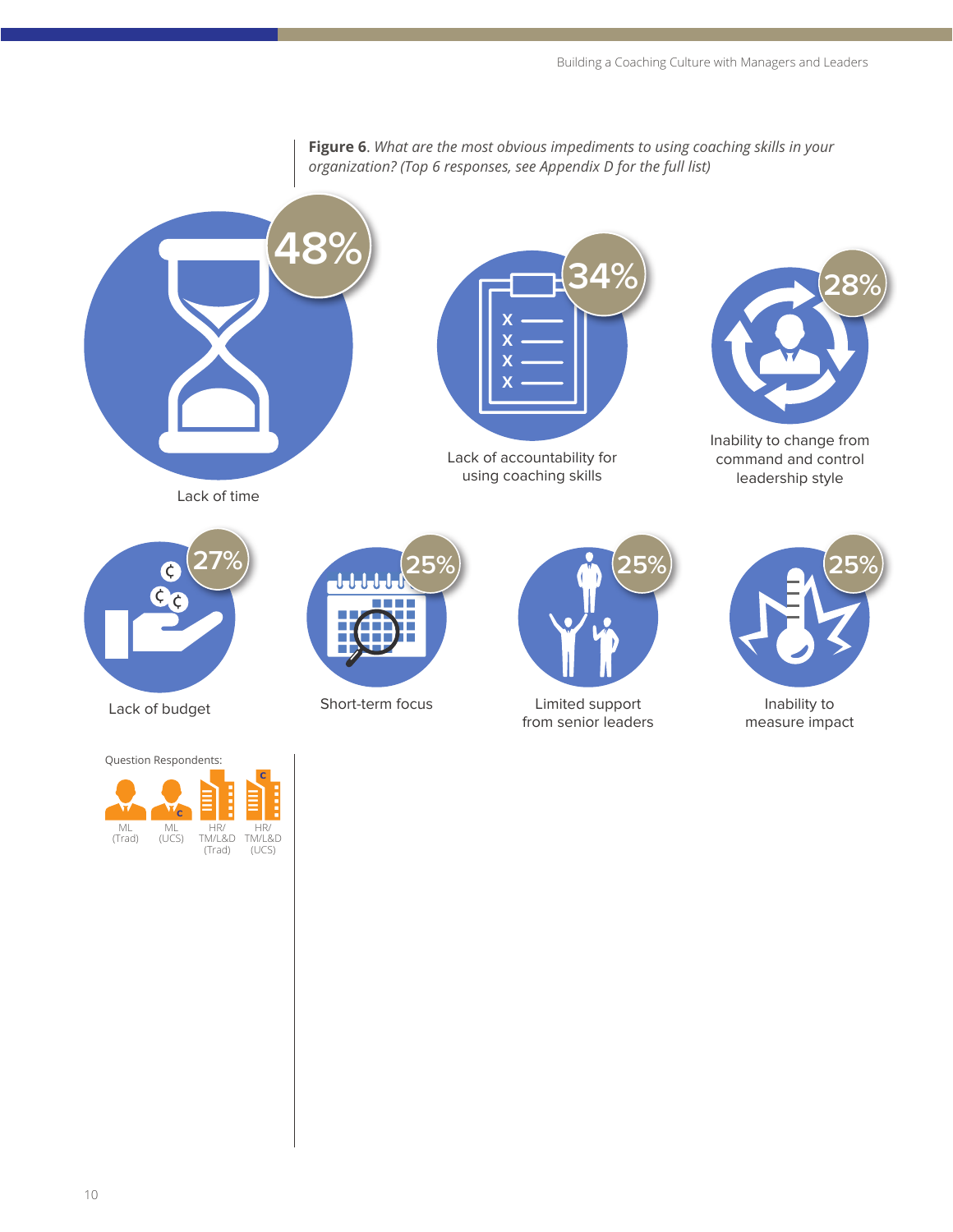# **In The Affecting Coaching**

Survey respondents share their thoughts on the trends that will impact coaching over the next five years.

#### **Shifting developmental strategies**

- "In terms of trends, the war for talent is definitely *one we need to keep our eyes on. Therefore, in terms of retention, development and eventually promotion of key talent, coaching will become a key enabler in terms of strategy."*
- n *"Performance management will move away from the traditional once- or twice-a-year event, to regular check-ins with employees. I can see managers adopting more of a coaching style with this agile form of performance management."*
- "Coaching will become the 'in' thing because it's *empowering and enabling people to bring out their potential using powerful questioning and effective listening. Professional coaching will grow and each employee will have a coach. It's a growing area which can't be ignored."*
- "In the next three to five years coaching will be a *required skill/competency for managers/leaders. Technology will be in place to monitor/measure a leader's coaching ability."*

#### **Building Talent Analytics Capabilities**

- **n** *"Better reporting measures would help our organization with our coaching initiative."*
- "We are moving toward an HR analytics tool *that should help us track outcomes and ROI for coaching types of activities."*

#### **Redesigning workplaces**

■ "As more employees work remotely, coaching *will be that much more important to ensure that remote workers feel well-connected and still have opportunities to build skills and move up within a company."*

n *"Changing workplace environments means that more empathic leadership, shifting values regarding lifestyle, application of whole brain vs. left brain thinking, a move toward total transparency and greater use of smart technology will be necessary."*

#### **Changing demographics**

- n *"Impending retirements will create increased on-boarding needs for leaders coming into the organization as well as faster promotions through leadership ranks. I plan to institutionalize leader transition coaching starting now to set foundations for this to be part of how we do business in the coming years, as the needs will likely increase."*
- "Gen Y requiring more autonomy should encourage *more managers to adopt a coaching style."*

#### **Engaging and retaining employees**

- "Our coaching initiative thrives on the desire to *show growth personally and professionally for our employees as retention and engagement tool."*
- **n** "The increased understanding of the importance of *mental health and well-being as a contributor to employee engagement and productivity helps our coaching initiative."*

#### **Changing economies**

- n *"Lack of revenue growth and cost-cutting really affect the practice of coaching."*
- "Lack of support from management makes it *difficult to coach, and the market is greatly reducing so budgets do not support a coaching model."*
- "The skills shortage has caused us to begin to *create internal coaching/mentoring within the organization."*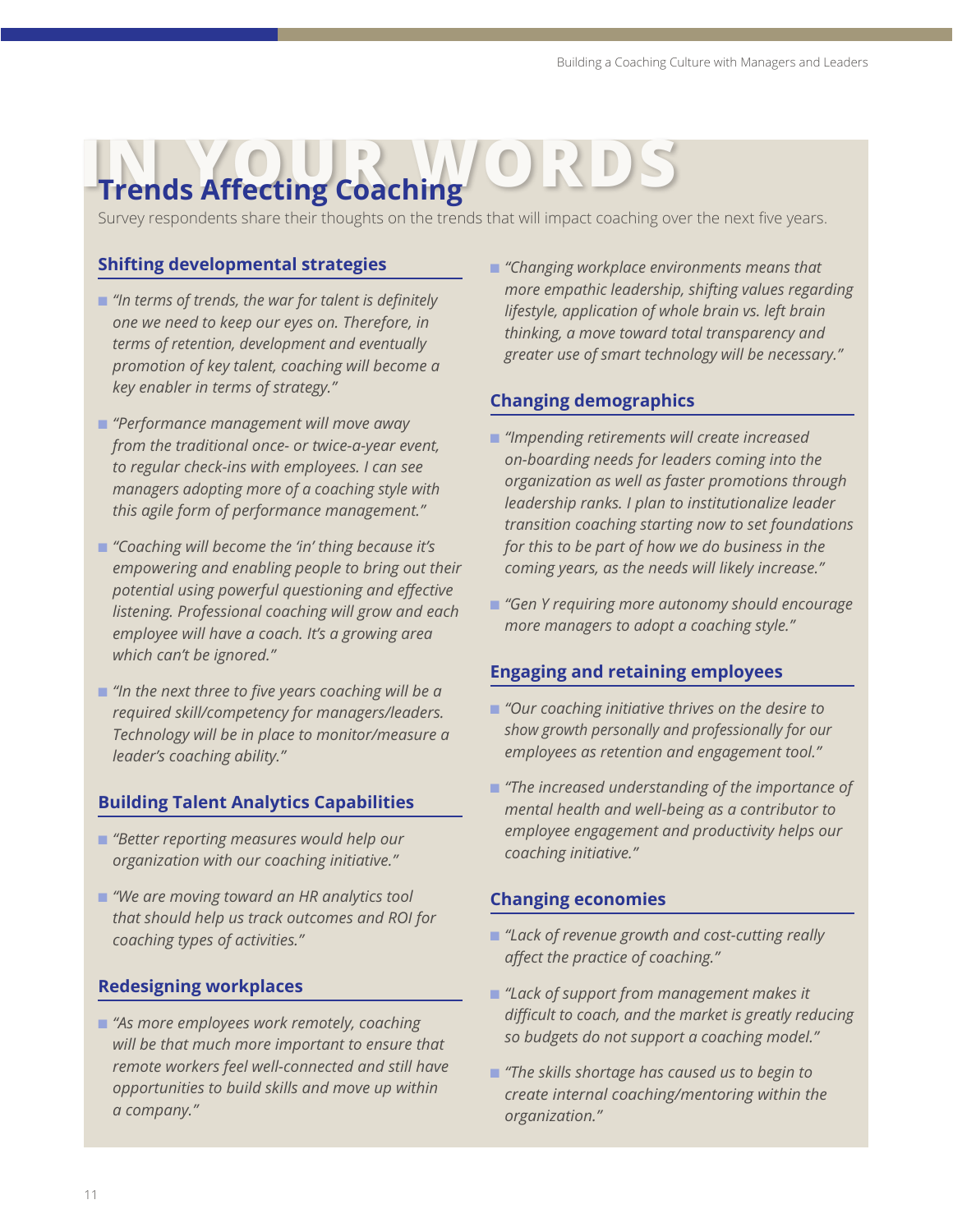# *Opportunities for and Access to Coaching*

The percentage of respondents who report that their organizations leverage managers/leaders using coaching skills has increased over the past three studies with a three-year average of 86% (Table 1). Although managers/leaders using coaching skills spend, on average, almost one-quarter of their week on coaching activities, they could use coaching skills in their everyday conversations. Frequent feedback and goal-setting enable performance management activities to move from an annual event to an agile, commonplace practice driven by the use of coaching skills. Internal coach practitioners spend 22% of their weekly time coaching, most likely because they have other roles and responsibilities that take up more of their time. Larger organizations and those with higher revenue growth are more likely to have internal and external coaches.

|                                         |     |                                                                                                 | Percentage that Offer |     | Percentage of Weekly Time Spent on Coaching |     |     |     |
|-----------------------------------------|-----|-------------------------------------------------------------------------------------------------|-----------------------|-----|---------------------------------------------|-----|-----|-----|
| <b>Modalities</b>                       |     | 3 yr. mean   2016 mean   2015 mean   2014 mean   3 yr. mean   2016 mean   2015 mean   2014 mean |                       |     |                                             |     |     |     |
| External coach                          | 59% | 58%                                                                                             | 65%                   | 53% | N/A                                         | N/A | N/A | N/A |
| Internal coach                          | 54% | 55%                                                                                             | 57%                   | 50% | 22%                                         | 34% | 16% | 17% |
| Manager/leader<br>using coaching skills | 86% | 91%                                                                                             | 84%                   | 82% | 22%                                         | 28% | 19% | 19% |

**Figure 7**. *What are your organization's plans for this modality within the next five years?*



Each of the above modalities is used for different purposes and all are important to the organization. One-third (33%) of organizations use all three modalities, while that figure rises to 64% among those with strong coaching cultures. Organizations with strong coaching cultures see the value that the mixture of modalities brings, especially whenever managers/leaders using coaching skills can receive accredited coach-specific training and be coached by professional coach practitioners in order to deepen their understanding. Larger organizations with more resources are more likely to utilize all three modalities, while only 6% of organizations with 100 employees or fewer utilize all three modalities.

Seventy-three percent of organizations plan to expand the scope of their managers/leaders using coaching skills in the next five years; this number is



*Note. Responses may not add up to 100% because of rounding.*

#### **Table 1**. *Frequency of coaching modalities and time coaching.*

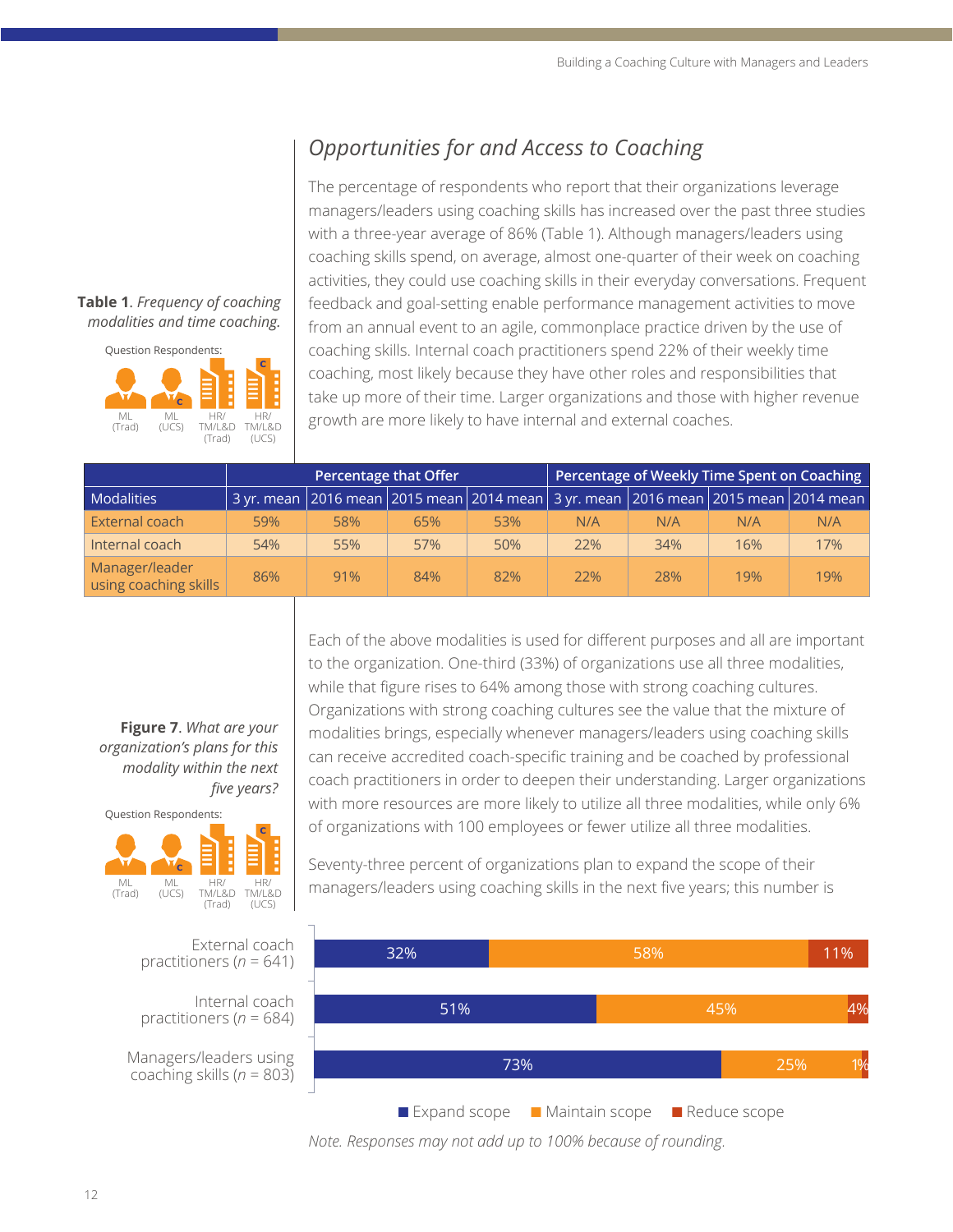down from 81% in 2014 (Figure 7). Most respondents say their organizations will maintain the scope of internal and external coach practitioners, and 11% of respondents say their organizations will decrease the use of external coach practitioners within the next half-decade.

Organizations with strong coaching cultures give employees greater access to coaching. Thirty percent of respondents (and 87% of those whose organizations are classified as having strong coaching cultures) report that everyone inside the organization has an equal opportunity to receive coaching from a professional coach practitioner. This proportion has increased since 2015, when just one in six respondents (6%) said their organization provided this opportunity to all employees.<sup>14</sup>

Most employee segments have access to managers/leaders using coaching skills, but external coach practitioners appear to be reserved for those in senior-level positions (Table 2). High-potential employees are more likely to have access to managers/leaders using coaching skills than to professional coach practitioners.

**Table 2**. *Percentage of respondents' organizations offering coaching to each employee segment.*

Question Respondents:



Compared to past HCI/ICF studies, there has been a reduction (-6%) of external coach practitioners being provided to senior-level employees. Conversely, it appears that a relatively higher proportion (+17%) of organizations are offering senior-level employees the opportunity to engage with managers/leaders using coaching skills.

| <b>Modalities</b>        | <b>Internal</b><br>coach practitioners |      |      | <b>External</b><br>coach practitioners | Managers/leaders<br>using coaching skills |      |  |
|--------------------------|----------------------------------------|------|------|----------------------------------------|-------------------------------------------|------|--|
| <b>Employee Segments</b> | 2016                                   | 2015 | 2016 | 2015                                   | 2016                                      | 2015 |  |
| Entry-level              | 36%                                    | 27%  | 10%  | 3%                                     | 77%                                       | 69%  |  |
| Mid-level                | 38%                                    | 40%  | 23%  | 14%                                    | 78%                                       | 74%  |  |
| Senior-level             | 32%                                    | 33%  | 55%  | 61%                                    | 65%                                       | 48%  |  |
| High potentials          | 37%                                    | 39%  | 41%  | 39%                                    | 72%                                       | 58%  |  |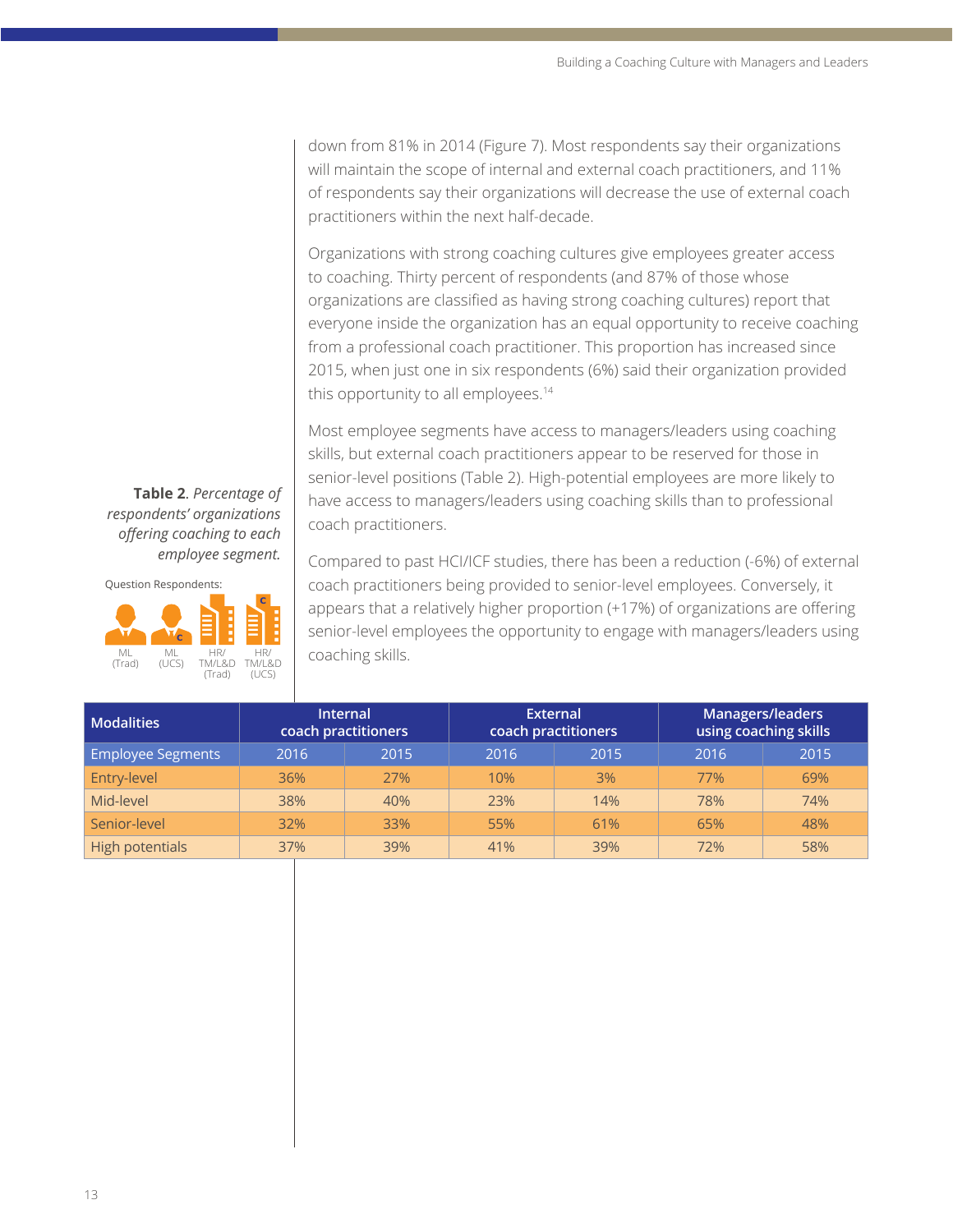# *The Budget for Coaching Initiatives*

It is clear from this study that organizations have committed resources to offer coach-specific training and provide their employees with access to professional coach practitioners. Overall, respondents to this study indicate that 23% of their organizational training budgets are allocated for coaching initiatives. This overall spend has increased significantly when compared to recent HCI/ICF study findings (11% in 2014 and 14% in 2015). However, those organizations with strong coaching cultures apportion significantly more of their overall training budget toward coaching initiatives (Figure 8).

Almost one-third (31%) of all respondents indicate that coaching is a fixture in their organization with a dedicated line item in the budget (Figure 9). This percentage rate has remained virtually unchanged over all three HCI/ICF studies.

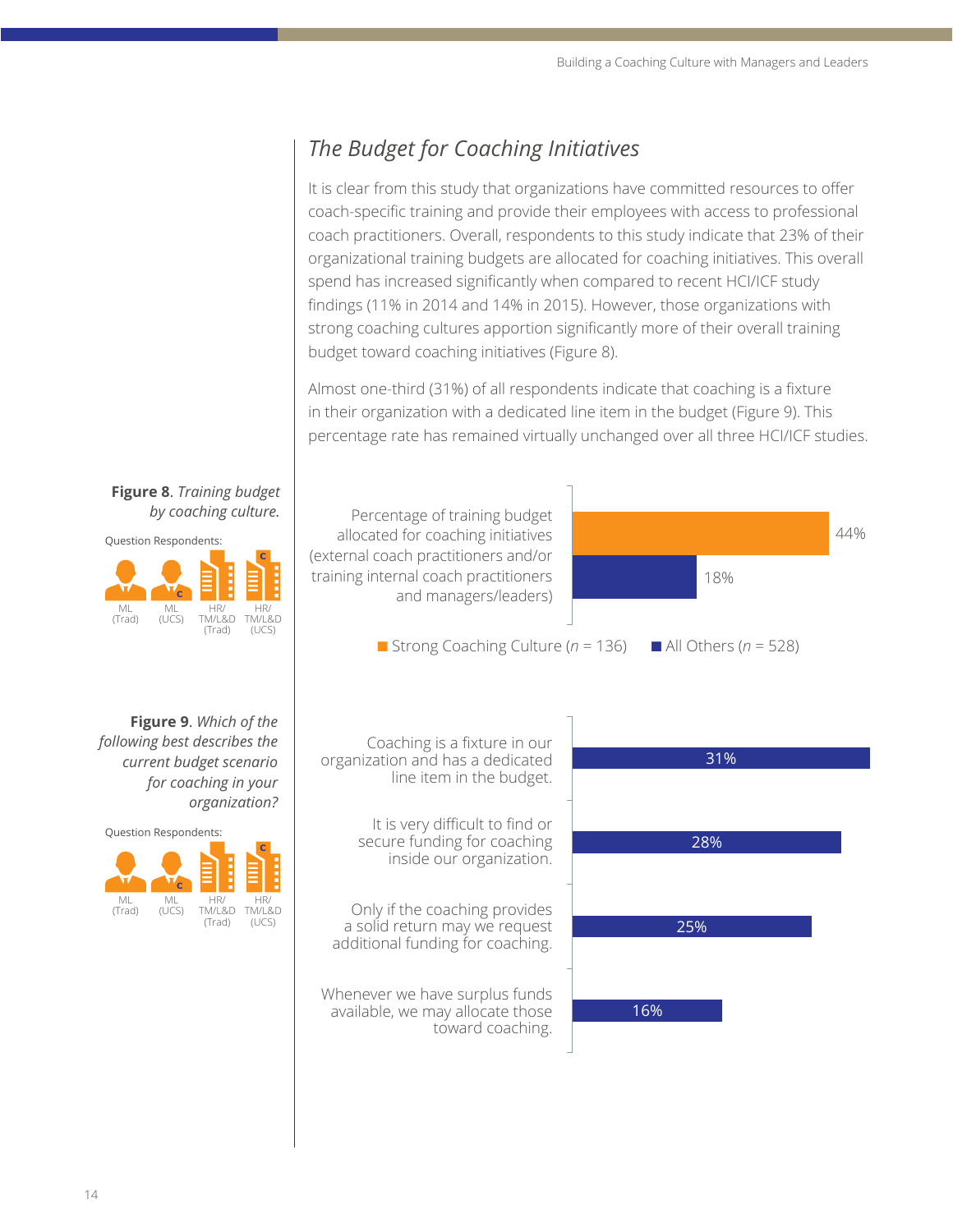# **In the Coaching Technology Predictions**

Survey respondents share their thoughts on the technologies that will impact coaching over the next five years.

#### **Delivery**

- n *"On-demand, virtual coaching would be a technology that would advance our coaching initiative."*
- $"A$  coaching app to let coaches see how their *coachees perform with video and comments running on real time would be an awesome technology to advance our coaching initiative."*
- "One form of technology that could impact our *coaching initiative is artificial intelligence-based coaching."*

#### **Access**

- "Coaching conversations will be 5 to 10 minutes. *They will be done in bursts covering multiple people at same time."*
- *"We would love to expand our coaching with additional opportunities for remote coaching for employees in remote locations or who work from home."*
- "We need to expand our coaching opportunities to *more remote employees, as managers indicate that it is harder for them to coach by phone. Our annual coaching plan documents today are done manually*

*on paper and metrics around sessions are also calculated manually. We have a desire to capture these plans and the activity in an online platform. There is a concern that the face-to-face meetings may be impacted by putting the process online."*

#### **Training**

- "The ability to share quick micro-learning modules *that remind managers to practice coaching skills via mobile device would expand our ability to focus on and create more of a habit with key coaching skill sets."*
- "An app to track when I coach or when I am *coached would be helpful… as would an avatar that could be used to practice skills."*

#### **Monitoring**

- "A technology that we would love is a new *talent management system to capture coaching interactions so we can have greater visibility of what coaching is happening."*
- "A financially viable training portal that would help *us track the hours of coaching occurring would impact our coaching initiative."*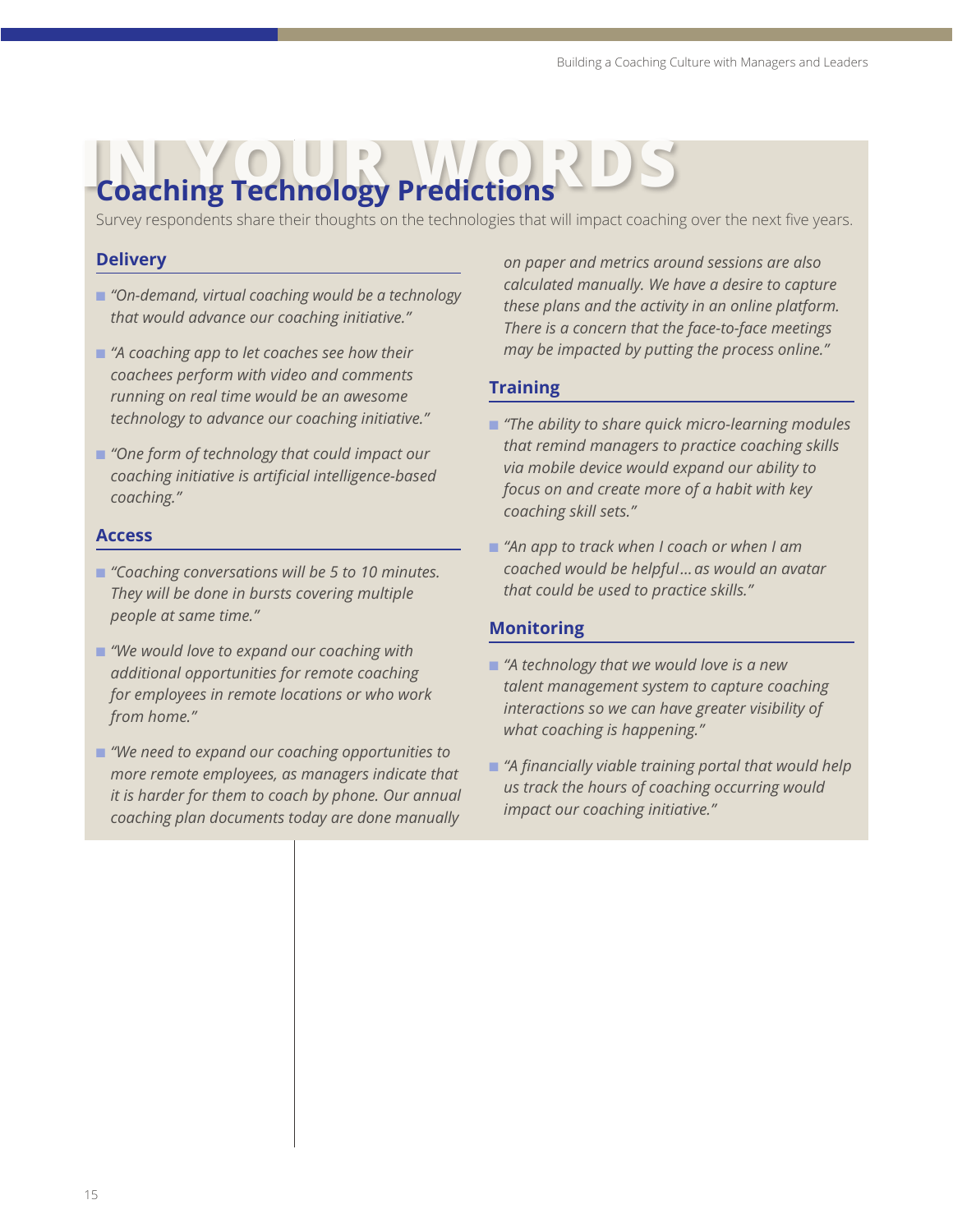# **Managers and Leaders Using Coaching Skills**

Among the three modalities identified for organizations in this study, managers/ leaders using coaching skills is cited as the modality utilized most widely among respondents' organizations. The perceived purpose for using coaching skills differs slightly between manager/leader and HR/TM/L&D respondents in this study (Figure 10). Both respondent groups say the top reason is to enhance performance, but managers/leaders who use coaching skills appear more likely to view coaching as an opportunity to improve the relationship with their subordinates. Building trust, enhancing personal growth, increasing others' self-confidence and improving job satisfaction have differences of more than 10 percentage points between managers/leaders using coaching skills and HR/ TM/L&D respondents, with managers/leaders using coaching skills rating these items higher. Performance, development or relationship-building motivations can all be applicable; the purpose of coaching depends on what is needed for the individual at that moment. HR/TM/L&D practitioners need to have an open dialogue with managers and leaders as to the purposes for using coaching skills to make sure a myopic viewpoint does not form in either group.



**Figure 10**. *Why do managers/leaders use coaching skills? (Select no more than five choices.)*



To enhance performance



To facilitate transfer of training to the job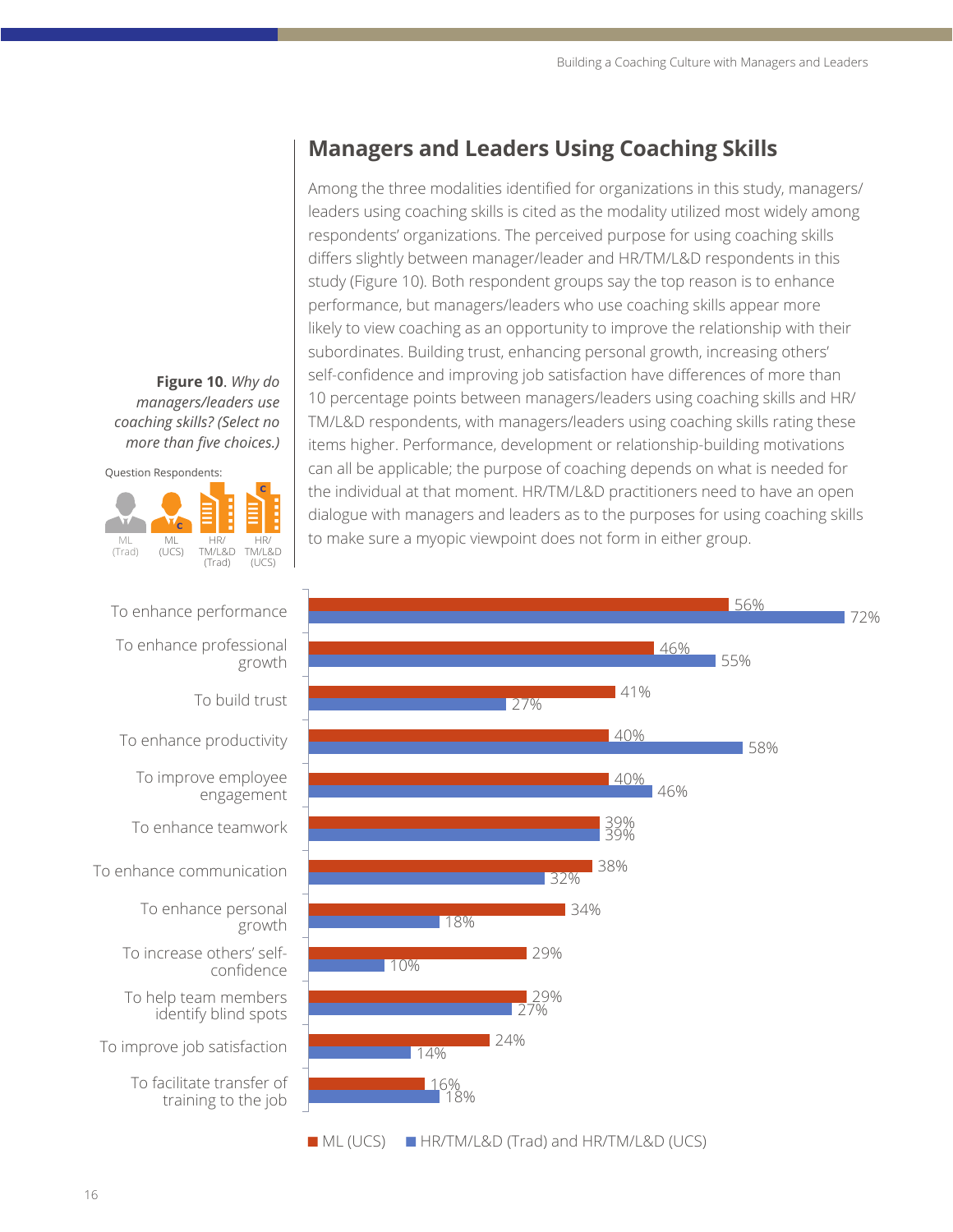# *The Importance and Usage of the ICF Core Competencies*

The ICF Core Competencies are 11 skills identified by ICF as integral to the practice of coaching. With just one exception ("establishing a coaching agreement"), the majority of respondents rate all of the competencies either as "extremely" or "very" important. Establishing trust is rated highest in terms of importance (Figure 11). The establishment of trust allows for open communication and the reception of constructive feedback.

**Figure 11**. *How important are the following coaching skills for the managers and leaders to be using in their roles at your organization?*

Establishing trust



| 63%                                                                                 |                      | 29% | 6% 2%                 |
|-------------------------------------------------------------------------------------|----------------------|-----|-----------------------|
| Applying ethical standards                                                          |                      |     |                       |
| 59%                                                                                 |                      | 29% | $10\%$ 2 <sup>%</sup> |
| Practicing active listening                                                         |                      |     |                       |
| 56%                                                                                 | 33%                  |     | 8% 2% 1%              |
| Being open, flexible and confident                                                  |                      |     |                       |
| 47%                                                                                 | 41%                  |     | 10% 2%                |
| Using direct communication                                                          |                      |     |                       |
| 47%                                                                                 | 40%                  |     | 10% 3%                |
| Managing progress and accountability                                                |                      |     |                       |
| 44%                                                                                 | 42%                  |     | 4%<br>11%             |
| Creating opportunities for ongoing learning                                         |                      |     |                       |
| 42%                                                                                 | 39%                  |     | 3%<br>16%             |
| Facilitating planning and goal setting                                              |                      |     |                       |
| 42%                                                                                 | 40%                  |     | 14%<br><b>3%1%</b>    |
| Asking powerful questions                                                           |                      |     |                       |
| 40%                                                                                 | 38%                  | 16% | 5%<br>1%              |
| Creating awareness                                                                  |                      |     |                       |
| 38%                                                                                 | 42%                  |     | 16%<br>3% 1%          |
| Establishing a coaching agreement                                                   |                      |     |                       |
| 18%<br>26%                                                                          | 27%                  | 14% | 14%                   |
| Extremely important<br>Very important<br>Slightly important<br>Not at all important | Moderately important |     |                       |

*Note. Responses may not add up to 100% because of rounding.*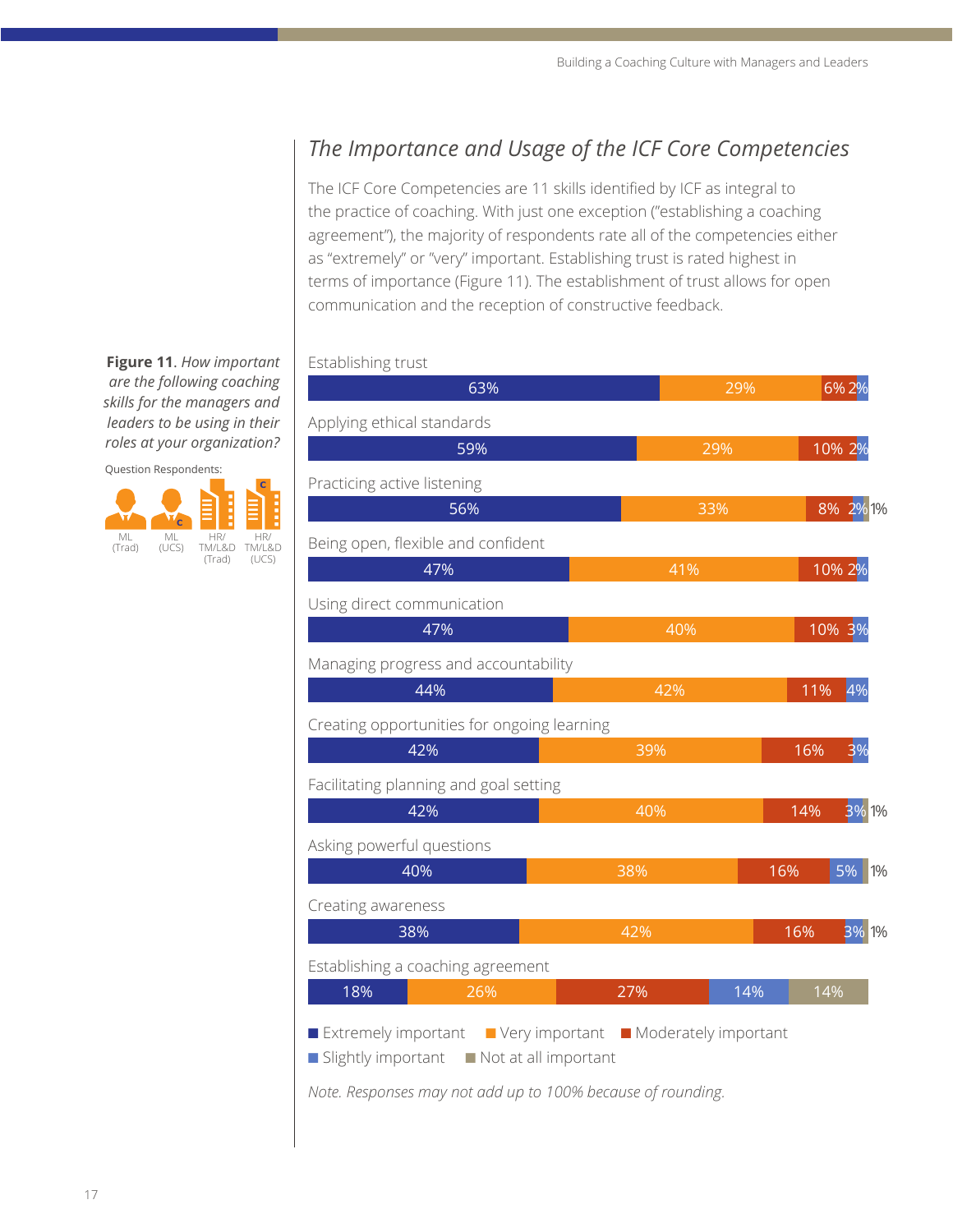**Figure 12**. *Coaching skills for managers/leaders rated on 5-point importance scale by strong coaching culture.* 



The highest- and lowest-rated competencies call out the duality present in the manager/leader using coaching skills modality. In some instances, managers/ leaders using coaching skills model their approach after professional coach practitioners. This arrangement brings formality into the relationship where coaching agreements are strongly encouraged. However, qualitative research has shown than managers believe that a relaxed, informal approach allows them to build trust with their direct reports.15 All organizational stakeholders (employees, managers, leaders, and HR/TM/L&D professionals) need to determine what level of formality is necessary and appropriate for their coaching culture.



Applying ethical standards Establishing a coaching

agreement

Establishing trust

Being open, flexible and confident

Practicing active listening

Asking powerful questions

Using direct communication

Creating opportunities for ongoing learning

Creating awareness

Facilitating planning and goal setting

Managing progress and accountability

**n** Strong Coaching Culture ( $n = 150$ ) **n** All others ( $n = 709$ )

*Note. 5-point scale: 1 = "not at all important" to 5 = "extremely important"*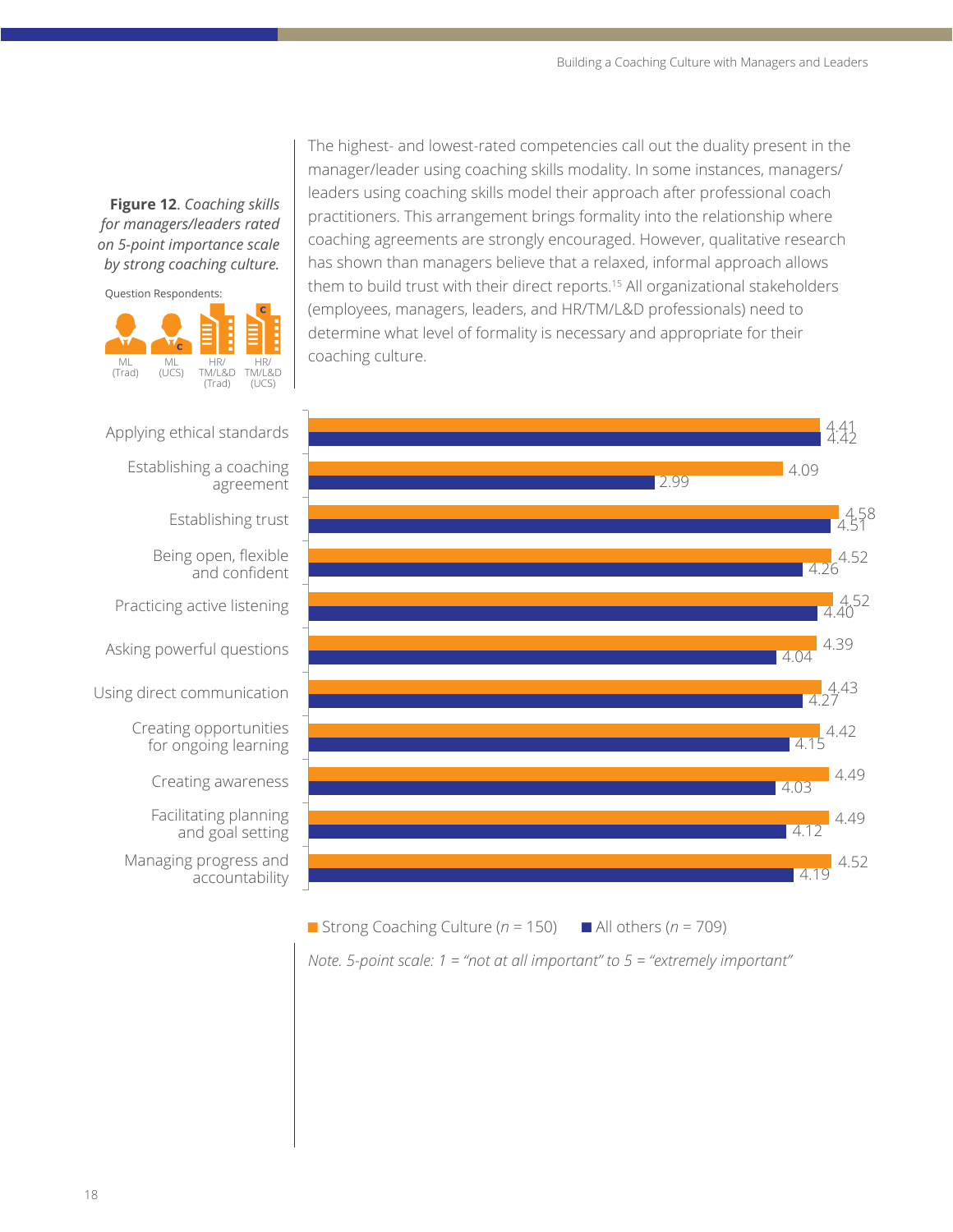**Figure 13**. *Managers/leaders use coaching skills "always" or "most of the time" by respondent type.* 

Question Respondents: **C** ML (Trad) **C**ML (UCS) HR/ TM/L&D (Trad) **C** HR/ TM/L&D (UCS)

Organizations with strong coaching cultures assign most of the coaching competencies higher relative importance. The largest difference (> 1 point) between the groups is for establishing a coaching agreement (Figure 12). Those organizations with strong coaching cultures see the need to establish standards and formality around the practice of coaching. Agreements can serve as one way for an organization to hold managers/leaders accountable for using coaching skills and also ensure that employees remain accountable for their own individual development.



■ ML (UCS) ■ HR/TM/L&D (Trad) and HR/TM/L&D (UCS)

*"There is a significant emphasis on the value of coaching, but more training and support is needed so that managers/leaders can effectively use coaching techniques. Coachees also need to accept accountability for their own performance and development."* 

—Survey Respondent

Managers/leaders using coaching skills report using coaching skills more often than all HR/TM/L&D respondents recognize that they do (Figure 13). HR/TM/L&D are unable to witness all (or any) instances of coaching between managers and their direct reports, and thus may underreport the practice. An alternative explanation could be that managers and HR/TM/L&D have different conceptualizations of how coaching is defined and practiced, and thus disagree on how seamlessly managers and leaders can integrate coaching skills into their daily conversations. Fortunately, only slight rating variations exist between the perceived importance and frequency of using of coaching skills (Tables 3a, 3b).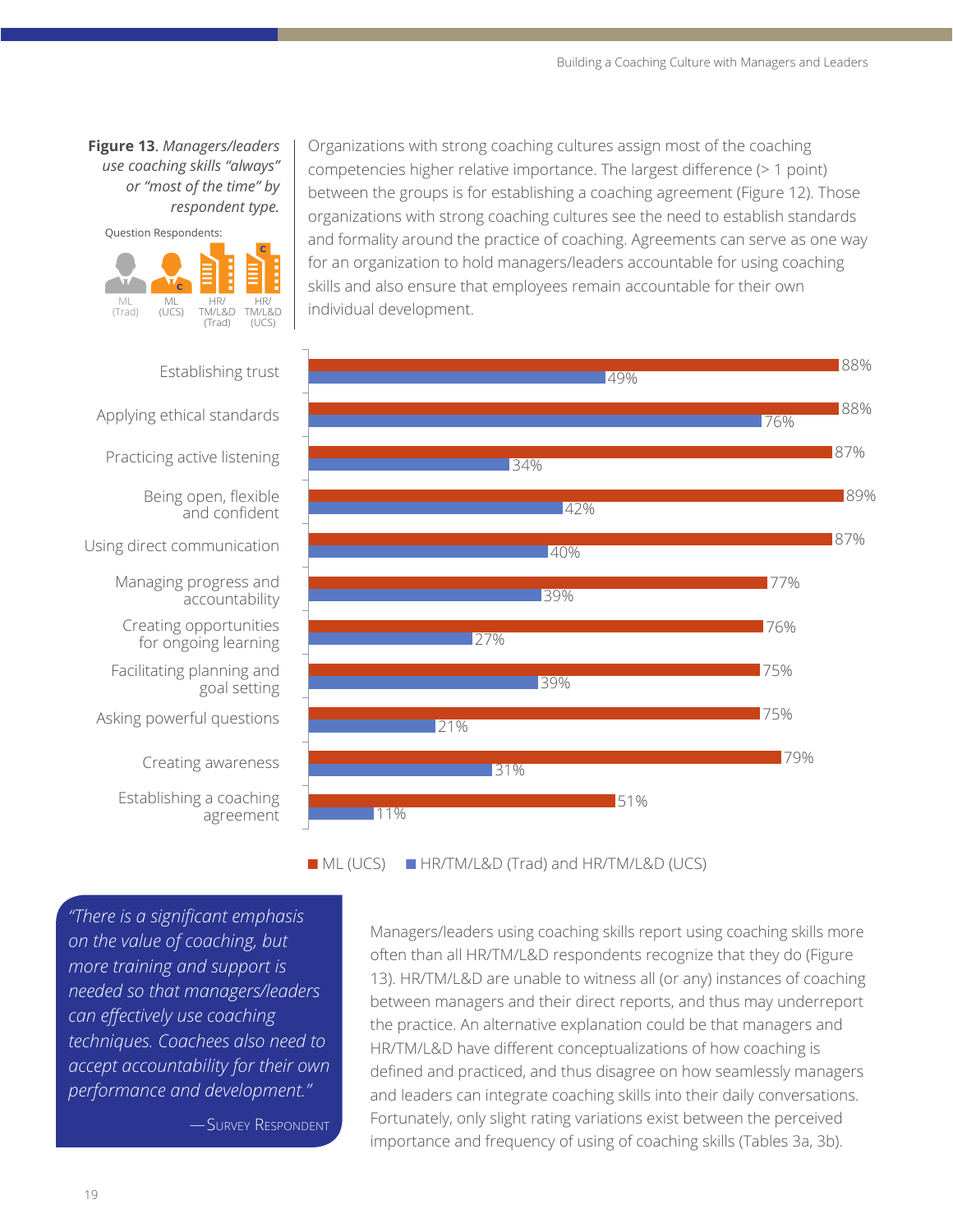Question Respondents:

ML (Trad) ML (UCS) **C** HR/ TM/L&D (Trad) **C** HR/ TM/L&D (UCS)

**Table 3a**. *Mean rating (on a 5-point scale) for managers/leaders using coaching skills importance/frequency.*

| Top Rated Importance        | <b>Mean</b> | <b>Highest Frequency</b>   | Mean |
|-----------------------------|-------------|----------------------------|------|
| Establishing trust          | 461         | Applying ethical standards | 387  |
| Applying ethical standards  | 4.53        | Establishing trust         | 337  |
| Practicing active listening | 4.51        | Using direct communication | 325  |

#### Question Respondents:



**Table 3b**. *Mean rating (on a 5-point scale) for managers/leaders using coaching skills importance/frequency.*

| Top Rated Importance        | <b>Mean</b> | <b>Highest Frequency</b>              | Mean |
|-----------------------------|-------------|---------------------------------------|------|
| Establishing trust          | 4.46        | Applying ethical standards            | 4.45 |
| Practicing active listening | 4.38        | Establishing trust                    | 437  |
| Applying ethical standards  | 4.32        | Being open, flexible and<br>confident | 435  |

# *Coaching Agreements*

Coaching agreements are useful in that they enable all stakeholders to create a foundation for the coaching relationship. These agreements define the coaching process and relationship, outline expectations, and act as an accountability mechanism for practicing and receiving coaching.

Perhaps because managers/leaders using coaching skills strive to fully integrate coaching skills into their daily conversations, many of those (42%) who participated in this study deem coaching agreements largely unnecessary. It is, however, somewhat surprising that more than one-third (37%) of respondents indicate that internal coach practitioners in their organizations also do not use coaching agreements. This approach does not align with the accepted practices of many trained professional coach practitioners and, thus, represents an important educational opportunity for global standard-setting bodies such as ICF.

Among the potential types of agreements, respondents identify verbal coaching agreements as the most common type for both managers/leaders using coaching skills (34%) and internal coach practitioners (32%). Written coaching agreements are the least frequently utilized.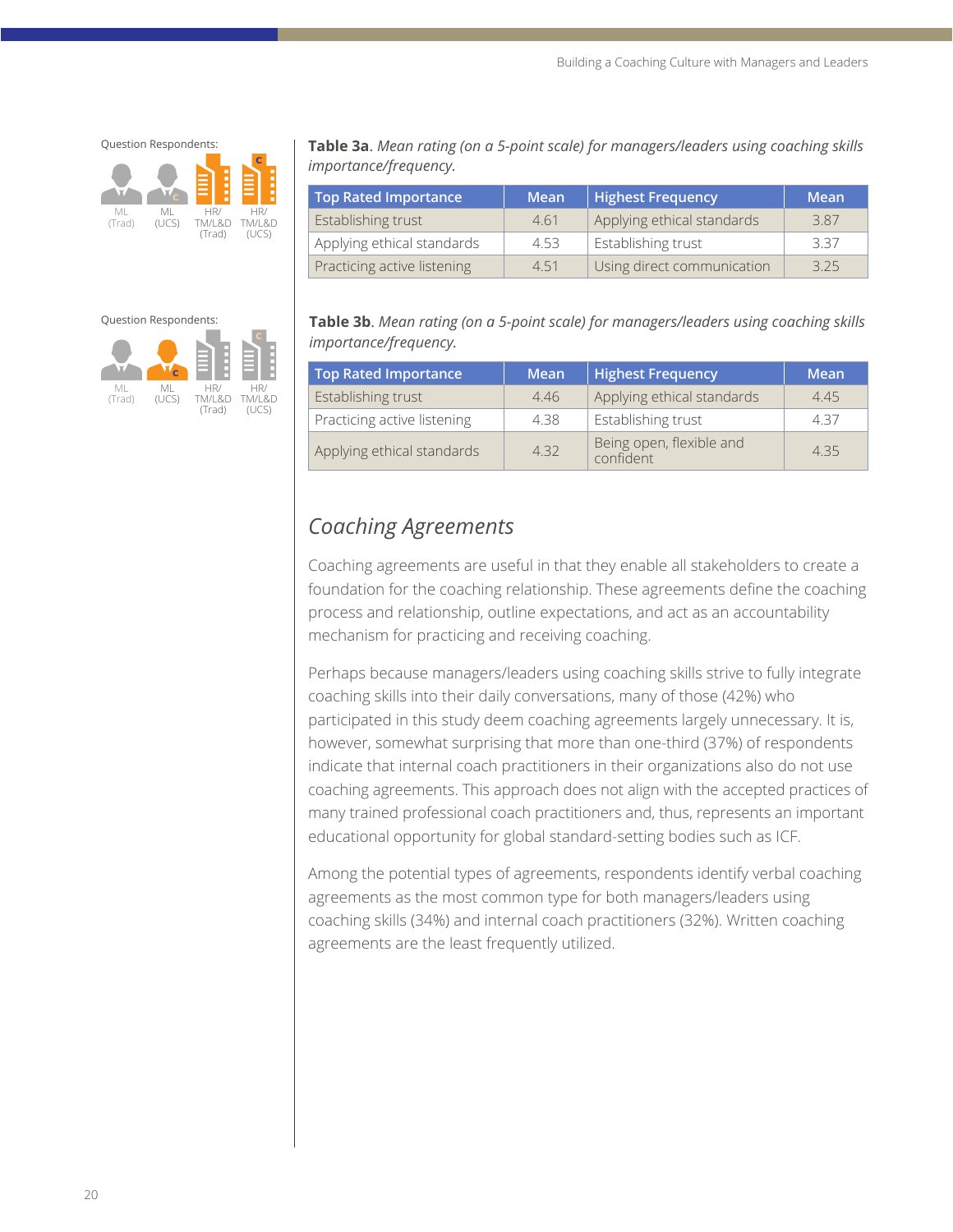**Figure 14**. *How would you characterize the agreement(s) that are in place for conversations in which coaching skills are being* 





Managers/leaders using coaching skills can integrate these skills seamlessly in workplace conversations; thus, they may not see an obvious need to formalize the relationship with an agreement. Interestingly, managers/leaders who use coaching skills are more likely than all HR/TD/L&D respondents to use coaching agreements (Figure 13). Coaching culture stakeholders need to determine what type of agreements are applicable for managers/leaders using coaching skills at their organizations. They also must clearly define the instances where the commitment and responsibilities of managers/leaders using coaching skills lie to the organization, to the coachee or to a combination of both.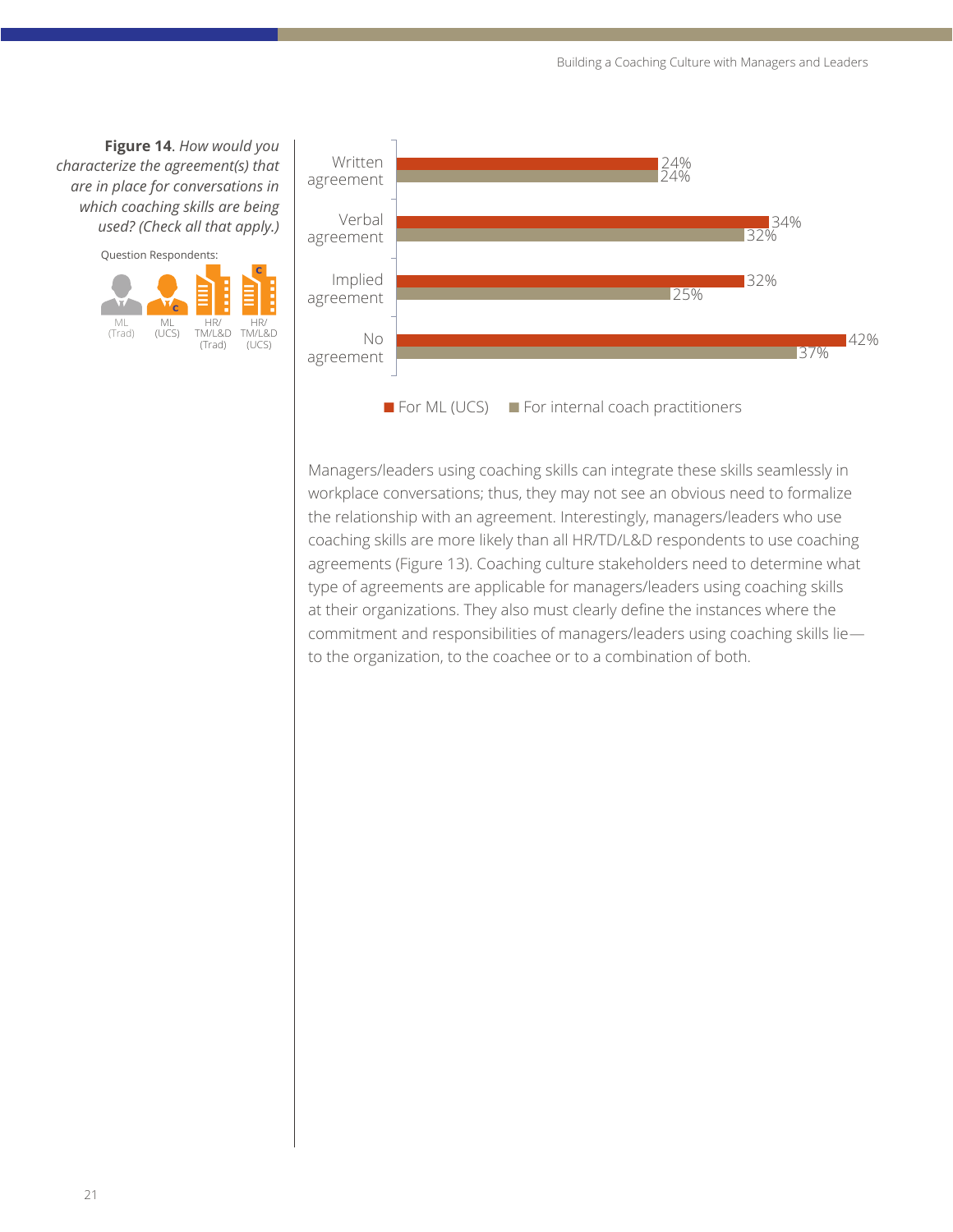# **Coaching Agreements**

Selected responses from survey participants on how they use coaching agreements for managers/leaders using coaching skills.

#### **Written agreements**

- *"The coaching relationship is built on trust. The coach agrees to keep all conversations and information with the client private and confidential. No personal ideas, information or thoughts expressed will be shared with anyone."*
- "The agreements are written to ensure the *company stays within the law and employees have a record of what training is covered."*
- "The agreement should include things to be *coached, a coach's ideal behavior, a trainee's ideal behavior, how a coach must be motivating and methods of coaching."*
- n *"Written agreements are used to create a safe environment for the client to explore insights and develop new skills, establish a trusting relationship with the client, engage the client through active listening and providing a clear sounding board, be a direct communicator, design and create action plans and action behaviors, and develop plans and establish goals congruent with the client."*

#### **Verbal agreements**

- n *"Verbal agreements can be used to respect the boundaries and limitations mutually agreed upon in each situation."*
- n *"Verbal agreements can specify performance goals, professional development goals, expectations,*

*accountability steps, measurement of goals, what each party (manager and employee) will do to make progress toward those goals, developmental activities, action items and next steps."*

- "Our verbal agreements are very informal. *Typically it is simply stating to the coachee that this is a coaching opportunity. We will be discussing the topic of the moment in a context of a development opportunity."*
- **n** "Most conversations are informal and fairly non*specific. Managers want their people to do well, but we do not have a culture of accountability because managers (and others) are uncomfortable asking for specific commitments. Therefore, recording them would be too uncomfortable."*

#### **Implied agreements**

- n *"Implied agreements must outline a time period for the agreement and maintain confidentiality. No gossip."*
- n *"It is unspoken. I don't agree that this is the best policy; however, it is acceptable in our organization."*
- n *"It is assumed that because you are my manager, you have the right/expectation that you should be coaching/managing me to success. It is once again left ambiguous as to what the agreements actually are and they are interpreted differently in different parts of the organization."*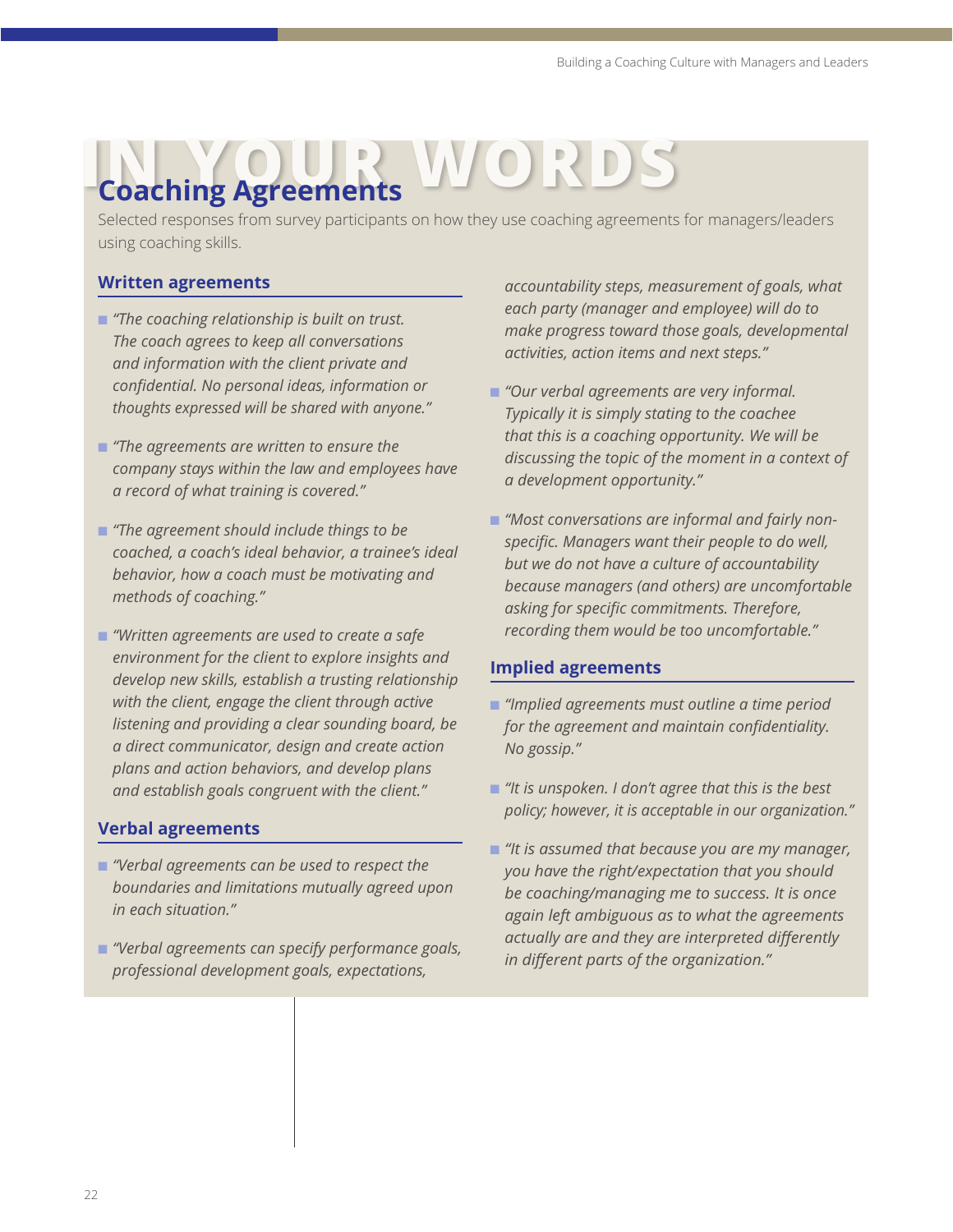# *Situations Where Coaching Skills are Used*

Managers and leaders use coaching skills with equal frequency during performance review sessions and employee development conversations (Figure 15). Topics addressed in these coaching conversations can include career aspirations or career pathing, skill-focused development, confidencebuilding, communication skills, and a review of their performance to date. According to participants in this study, coaching skills are more likely to be used during formal or scheduled discussions, as opposed to informal conversations occurring inside the organization. Furthermore, respondents note they are more likely to draw upon their coaching skills during one-on-one encounters, as opposed to team meetings. HR/TM/L&D participants have similar responses, but again believe managers and leaders use coaching skills less often than these individuals report that they do (Figure 16).

#### **Figure 15**. *Approximately how often do you utilize coaching skills in the following instances?*

Question Respondents:



#### During performance review sessions

| Paring performance review bebbiorib                  |     |     |     |       |
|------------------------------------------------------|-----|-----|-----|-------|
| 45%                                                  | 37% | 12% | 5%  | 1%    |
|                                                      |     |     |     |       |
| During employee development conversations            |     |     |     |       |
| 40%                                                  | 43% | 11% | 6%  | $1\%$ |
|                                                      |     |     |     |       |
| During formal/scheduled one-on-one meetings          |     |     |     |       |
| 39%                                                  | 40% | 14% | 7%  | 1%    |
|                                                      |     |     |     |       |
| During formal/scheduled team meetings                |     |     |     |       |
| 37%                                                  | 40% | 14% | 9%  | 1%    |
|                                                      |     |     |     |       |
| During informal/unscheduled one-on-one conversations |     |     |     |       |
| 27%                                                  | 45% | 17% | 11% | 10%   |
|                                                      |     |     |     |       |

#### During informal/unscheduled team conversations

| 24% |  |  | 44%                                                                                                                                 | 18% | $12\%$ 1% |  |
|-----|--|--|-------------------------------------------------------------------------------------------------------------------------------------|-----|-----------|--|
|     |  |  | $\blacksquare$ Always $\blacksquare$ Most of the time $\blacksquare$ Half the time $\blacksquare$ Occasionally $\blacksquare$ Never |     |           |  |

Managers/leaders using coaching skills apply coaching competencies to a range of activities, from informal, daily conversations to structured coaching sessions covering both the performance and development of their direct reports. For some, this switching between activities may cause confusion and managers/ leaders using coaching skills with inadequate coach-specific training may increase the complexity and ambiguity for their roles. However, this transition among activities should appear seamless (Figure 17). As one survey respondent says: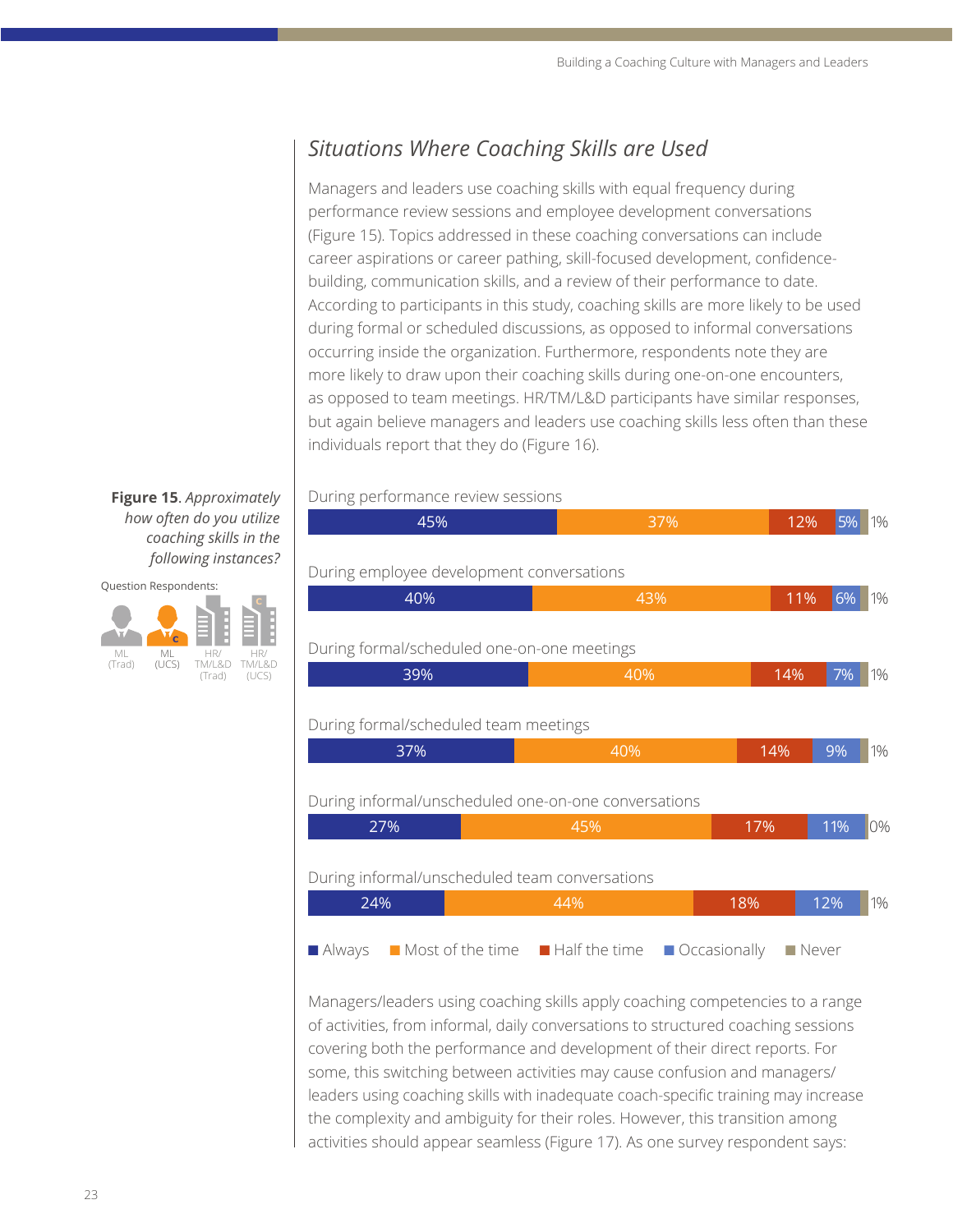*"Managers do need to know the distinction between coaching (empowering an employee to find their way) versus directing (requiring specific actions) or supporting (letting a person drive and be there as needed) an individual. However, I don't feel coaching skills should be separated from other skills, like leadership, management or communication. We can teach people coaching skills without really telling them they are 'coaching skills,' so that they become natural skills to use during managing, leading and communicating."*

#### During performance review sessions

| 9%        | 37% | 23%                                                          |                             | 29%                  | $2\%$ |
|-----------|-----|--------------------------------------------------------------|-----------------------------|----------------------|-------|
|           |     | During employee development conversations                    |                             |                      |       |
| 9%        | 38% |                                                              | 27%                         | 25%                  | 1%    |
|           |     | During formal/scheduled one-on-one meetings                  |                             |                      |       |
| 6%        | 27% | 31%                                                          |                             | 33%                  |       |
| 4%<br>19% |     | 27%<br>During informal/unscheduled one-on-one conversations  | 42%                         |                      | 8%    |
| 3%<br>22% |     | 32%                                                          |                             | 42%                  | 2%    |
|           |     | During informal/unscheduled team conversations               |                             |                      |       |
| 19%       | 26% |                                                              | 49%                         |                      | 6%    |
| Always    |     | $\blacksquare$ Most of the time $\blacksquare$ Half the time | $\blacksquare$ Occasionally | $\blacksquare$ Never |       |

*Note. Responses may not add up to 100% because of rounding.*

Along with the situations to use coaching skills it is worth mentioning the different coaching contexts besides the hierarchical one (i.e., managers/leaders using coaching skills with their own subordinates) and internal and external coach practitioner modalities. Peer coaching involves managers, leaders or individual contributors from different professional backgrounds learning from each other. When the lines of command are removed it allows for free and open sharing of ideas and concerns. Team coaching closely resembles the coaching originating in sports teams. This dynamic allows for greater opportunity to learn from peers, but can be difficult to manage.<sup>16</sup> Cross-organizational coaching is a new area that involves collaboration between two or more organizations. Lastly, the increasing use of virtual workers and teams ushers in the need for a technology solution, such as virtual or e-coaching. Coaching culture stakeholders need to determine which coaching contexts and modalities are the best fit for their organizations.

**Figure 16**. *How often do managers/leaders at your organization utilize coaching skills in the following instances? (*n *= 430)*

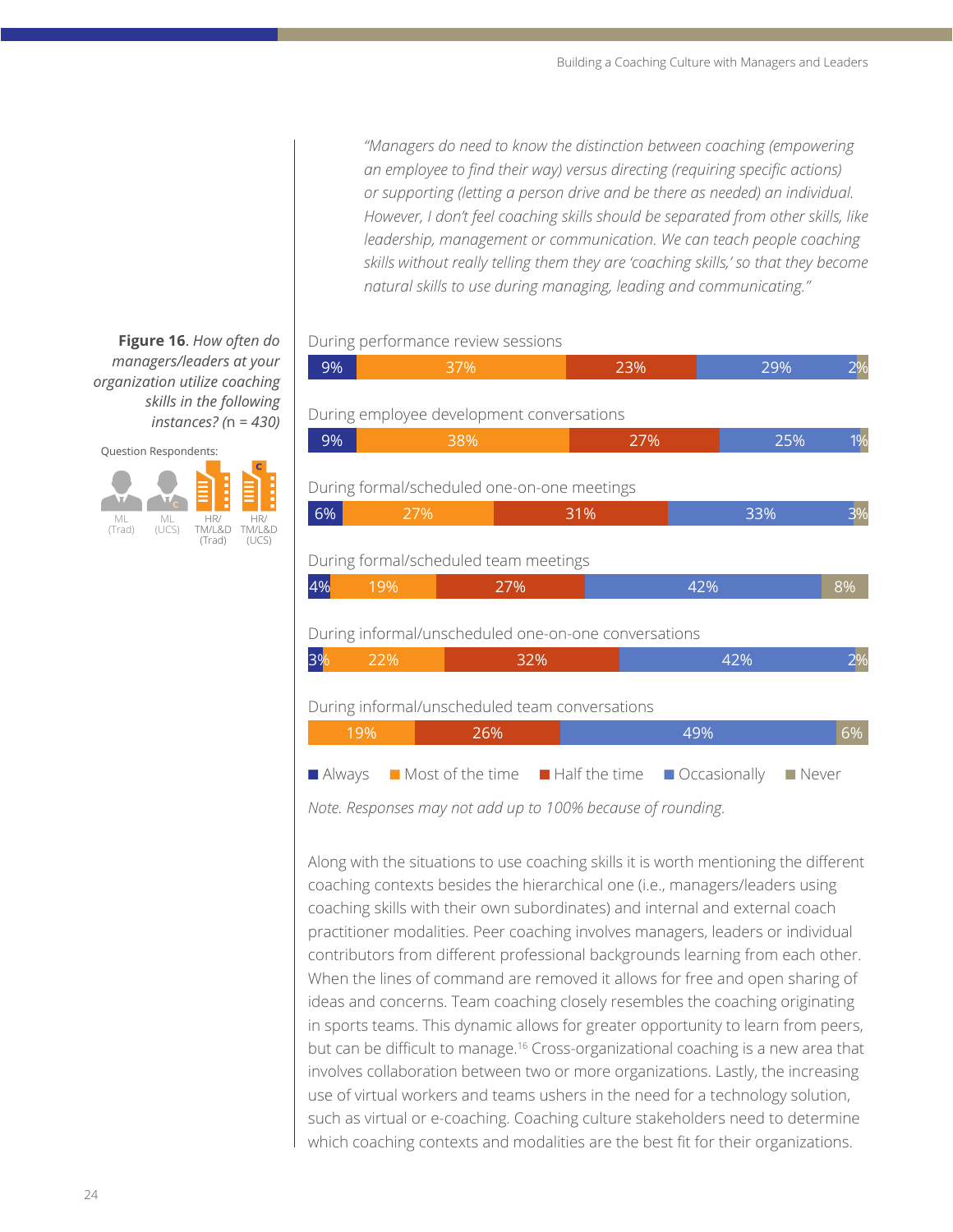## **Educating Managers and Leaders to Use Coaching Skills**

Business leaders and HR/TM/L&D professionals cannot expect managers and leaders to successfully use coaching skills without adequate training and time to practice those skills. It takes between three and six months to become comfortable with using coaching skills in the workplace.<sup>17</sup> A recent study of HR and L&D practitioners and leaders reported that managers lack the skills required to provide ongoing coaching and feedback to employees.<sup>18</sup> On average, 43% of managers receive training on how to develop and coach employees and they have almost 12 hours of training per year. High-quality (and accredited) coachspecific training should be immersive and include opportunities for on-the-job learning.19 It should emphasize practical application along with critical thinking and self-exploration. Ideally, training should drive the acquisition of new skills and knowledge, along with shifts in attitudes and mindsets around the topic.

Managers/leaders and HR/TM/L&D practitioners who currently do not use coaching skills often desire to learn and use them. Overall, more than four in five (82%) respondents to this study who do not currently use coaching skills indicate that they would consider being trained. HR/TM/L&D respondents (84%) are more likely to want training than managers and leaders (77%). The following page highlights some of the open-ended survey responses showing why coachspecific training is considered desirable by these groups.

**Figure 17**. *Percentage of respondents who "strongly" and "somewhat" agree with the following statements.* 



Organizations with strong coaching cultures have more effective training; 88% of respondents from these organizations say current training meets expectations versus 43% from all other organizations (Figure 17). The training for managers/ leaders using coaching skills is a very important part of building a coaching culture; 87% of respondents with strong coaching cultures report their current training has been instrumental in building a coaching culture versus 43% of all other respondents.

Our current training for managers/leaders to use coaching skills has been instrumental in building a coaching culture.

Our current training for managers/leaders to use coaching skills meets expectations.

Managers/leaders should seamlessly integrate coaching skills into discussions.

Managers/leaders should inform individuals when they are using coaching skills.



Strong coaching culture ( $n = 150$ )  $\blacksquare$  All others ( $n = 705$ )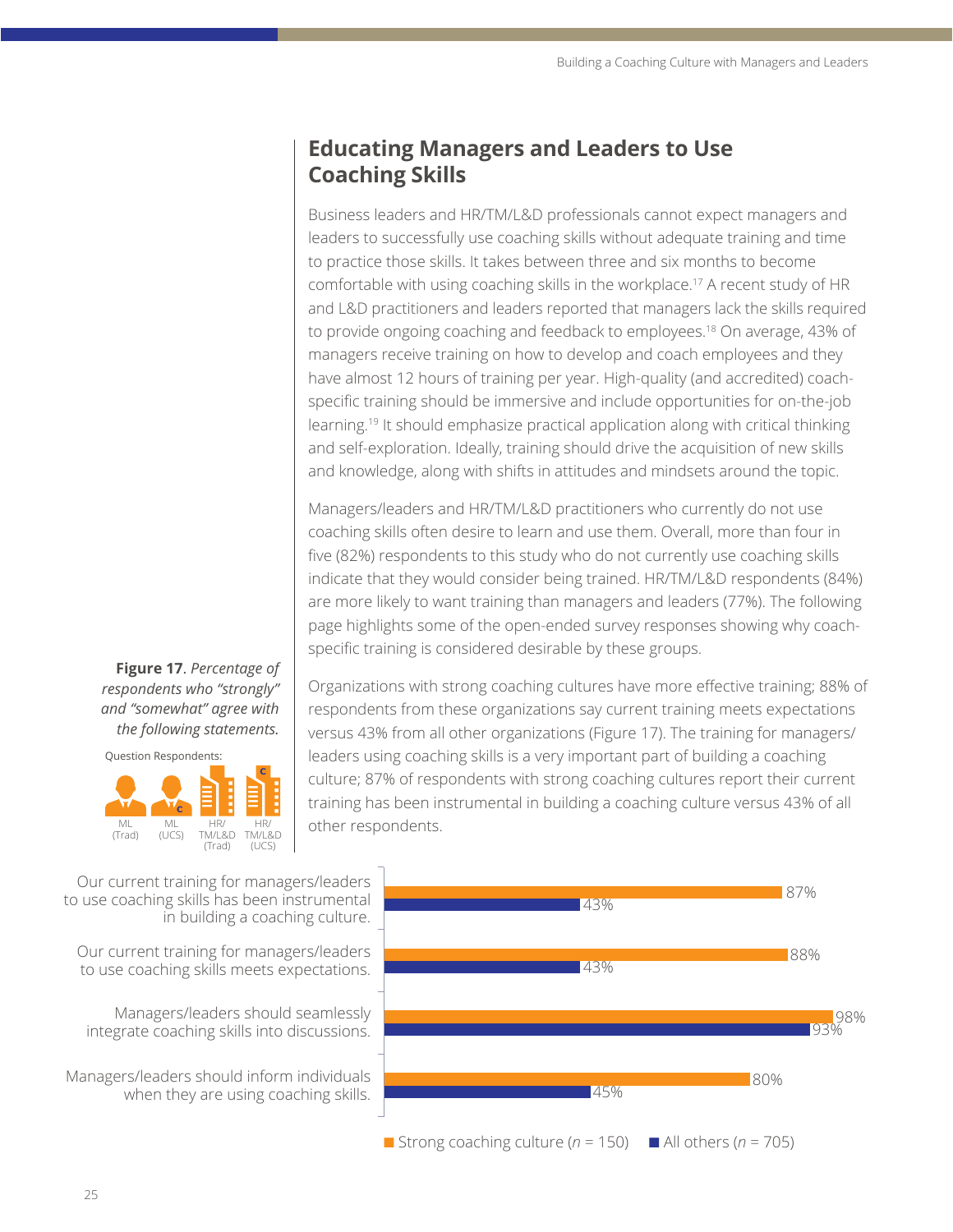# **Why Coaching Skills Training Is Considered Desirable**

#### **Selected manager responses:**

- **n** Develop employees' potential
	- *"Foster development of other employees in order to strengthen the organization and build a succession plan at all levels of the company."*
	- *"Coaching skills are invaluable to gain the most from employees."*

#### **n** Advance in career

- *"Coaching skills can be useful in advancing my career as well as promoting personal skills. It will aid in promoting my personal and professional relationships."*
- $\blacksquare$  Identify an alternative to managing
	- *"Coaching, I believe, is a better tool to assist employees than attempting to 'manage' them."*

#### **Selected HR/TM/L&D practitioner responses:**

- **n** Train managers and leaders
	- *"A primary reason for me to be trained to use coaching skills would be to help train leaders/managers in the organization to use those coaching skills to improve employee performance and behaviors for personal and organizational success."*
- **n** Support the development of team
	- *"I need coaching skills to support my team and to understand and bring out their full potential for performance improvements."*
- Bring internal coaching modalities in-house
	- *"I would be interested in being an internal coach."*
- Advance in career
	- *"To help debrief 360 survey results, create development plans and follow up on development actions. I would love to expand my skill set and marketability as I further my career."*
- **n** Improve team functioning and communication
	- *"Coaching could enable better communication with leaders and employees."*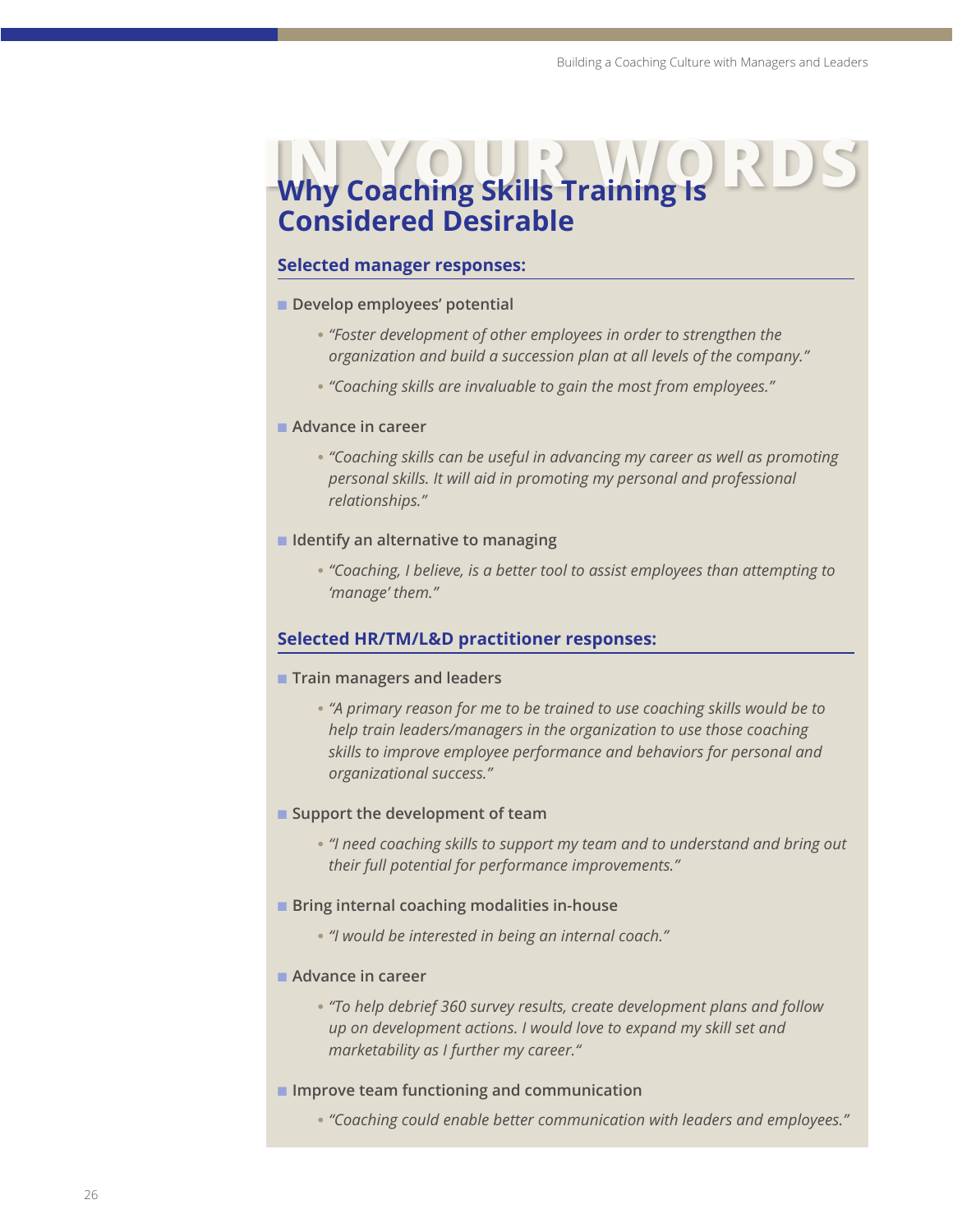## *Training Sources*

Managers/leaders using coaching skills are typically trained by the L&D department (67%), HR department (61%), and internal coach practitioners (56%) (Figure 18). A positive experience partnering with an internal or external coach practitioner motivates managers and leaders to use coaching skills and increases their confidence in applying these skills. Sixteen percent of respondents say their organizations plan to train managers/leaders from a program that was accredited or approved by a professional coaching organization in the near future.

For managers and leaders, these sources of coach-specific training are similar to those which typically are available for internal coach practitioners. Internal coach practitioners are most often trained by other internal coach practitioners (65%), through the L&D (63%) and HR departments (63%), and by external coach practitioners (50%) (Figure 19).

#### Through our Learning and Development department



**Figure 18**. *How is coachspecific training currently offered to your managers/ leaders using coaching skills?*

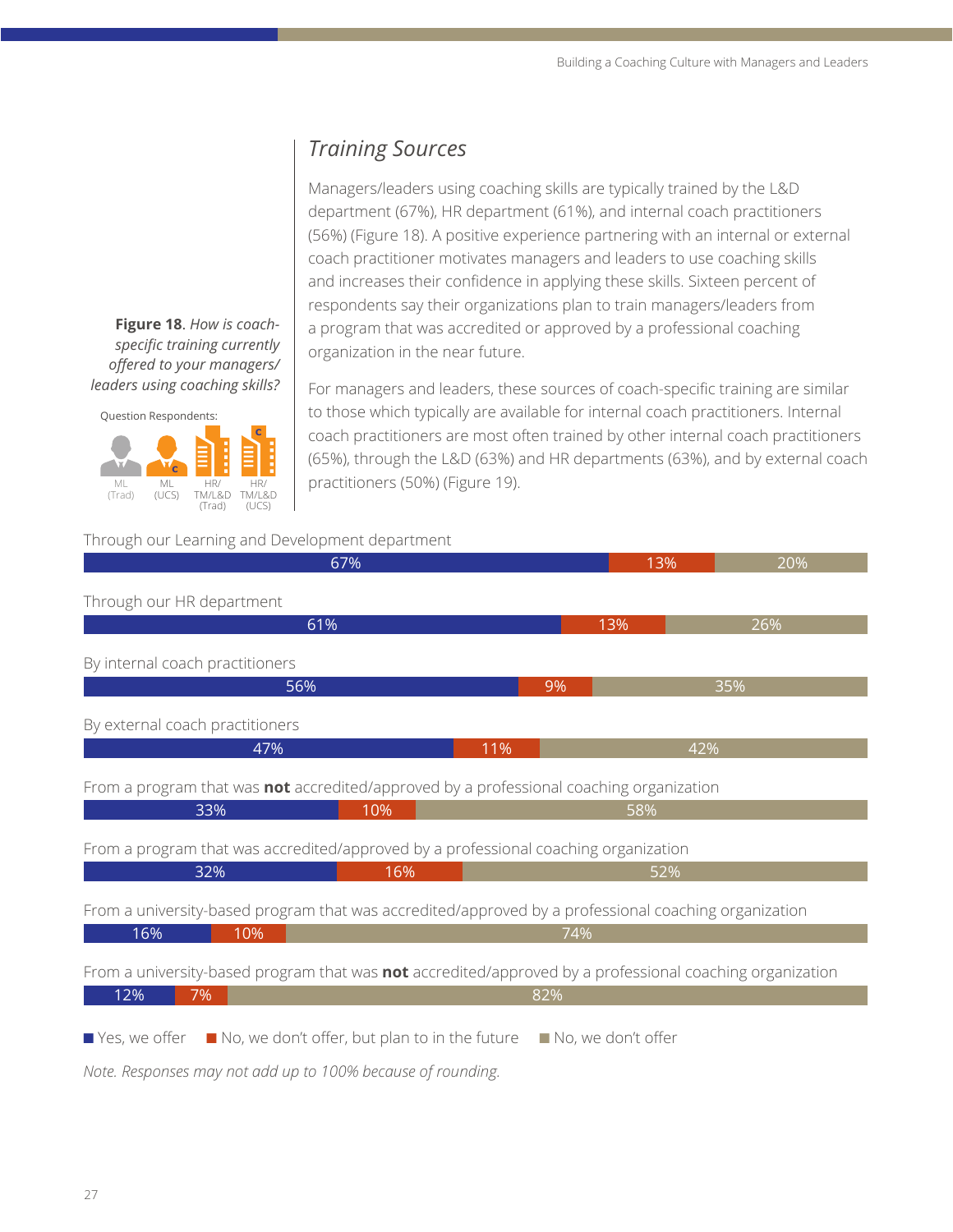#### **Figure 19**. *How is coach-specific training currently offered to your internal coach practitioners?*

65% 12% 23% By internal coach practitioners 50% 13% 37% By external coach practitioners 34% 10% 56% From a program that was **not** accredited/approved by a professional coaching organization 63% 15% 22% Through our Learning and Development department 45% 18% 37% From a program that was accredited/approved by a professional coaching organization 24% 13% 62% From a university-based program that was accredited/approved by a professional coaching organization 63% 11% 26% Through our HR department 16% 12% 73% From a university-based program that was **not** accredited/approved by a professional coaching organization  $\blacksquare$  Yes, we offer  $\blacksquare$  No, we don't offer, but plan to in the future  $\blacksquare$  No, we don't offer

*Note. Responses may not add up to 100% because of rounding.*



# *Amount of Coach-Specific Training*

Not surprisingly, internal coach practitioners typically receive more total hours of coach-specific training than managers/leaders using coaching skills (Figure 20). Most managers/ leaders using coaching skills receive between one and 30

*"The coaching training focuses on our need to coach every day, not only during performance concerns and scheduled meetings. The culture of the program is built by the promotion of goals, and discussion of current reality, options available, and the establishment of clear, agreed-upon action steps. At the heart of the model is the acknowledgement that trust is key."* 

—Survey Respondent

hours of coach-specific training (Figure 21). Given ideal conditions, the majority of respondents (50%) indicate that their desire would be to provide managers/leaders with between 30 to 60 hours of coach-training; only 30% say fewer than 30 hours is sufficient.<sup>20</sup> Organizations with strong coaching cultures report that they provide significantly more training hours for managers/leaders using coaching skills; 36% offer between 31 and 59 hours, 25% offer between one and 30 hours, and 23% offer between 60 and 124 hours (Figure 22).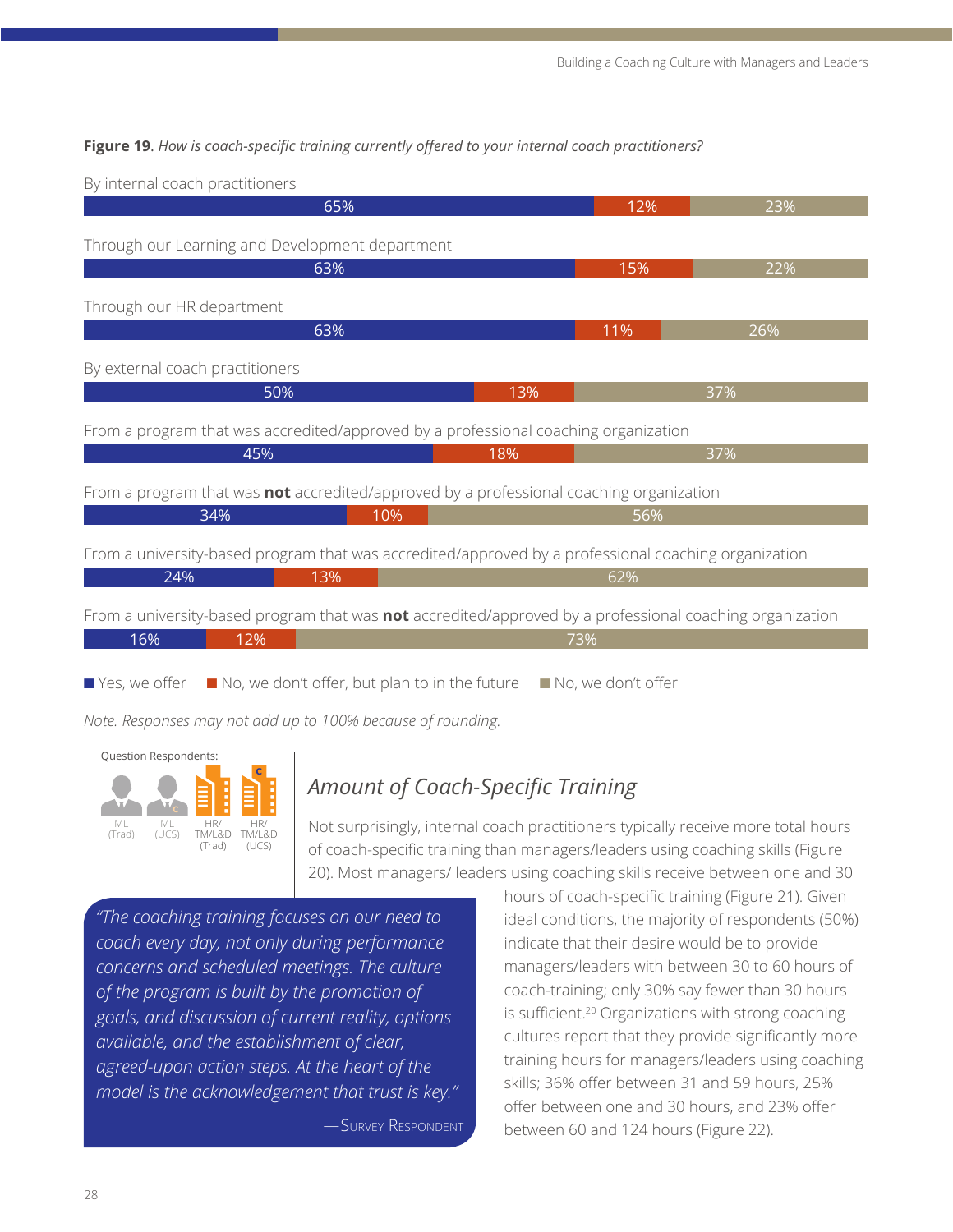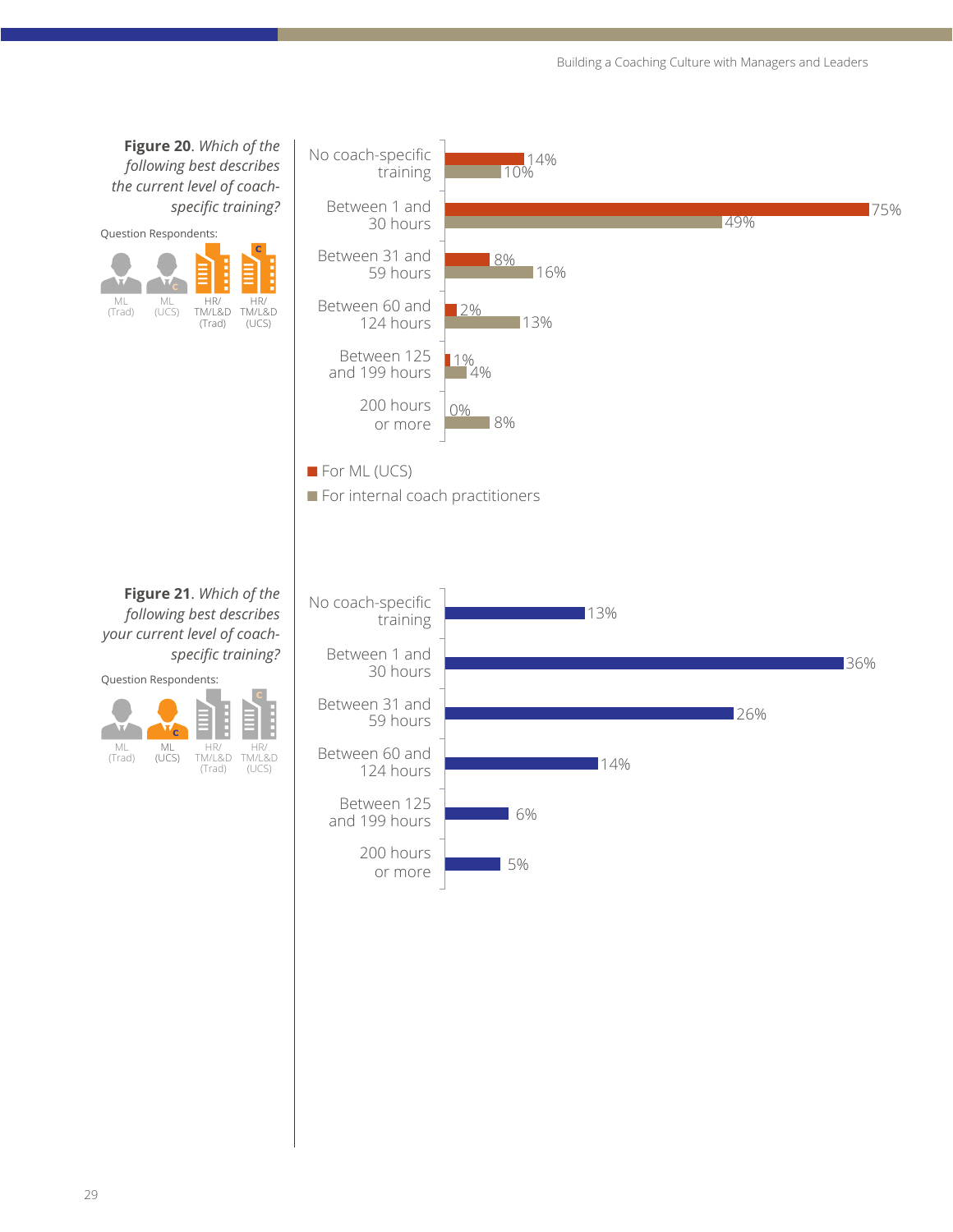**Figure 22**. *Which of the following best describes the current level of coach-specific training received by you?* 





# *Ongoing Development of Coaching Skills*

Coach-specific training should not be considered a one-time exercise. Ongoing development allows for increased skill-building, learning and practice. Sixty-seven percent of respondents who use coaching skills cite more opportunities for coachspecific training as necessary to help support ongoing coaching skills development (Figure 23). Other development opportunities include mentor coaching, communities of practice, peer coaching, credentialing and supervised coaching.



**Figure 23**. *Which of the following things should your organization do to help support ongoing development for using coaching skills? (Check all that apply.)*

Question Respondents:

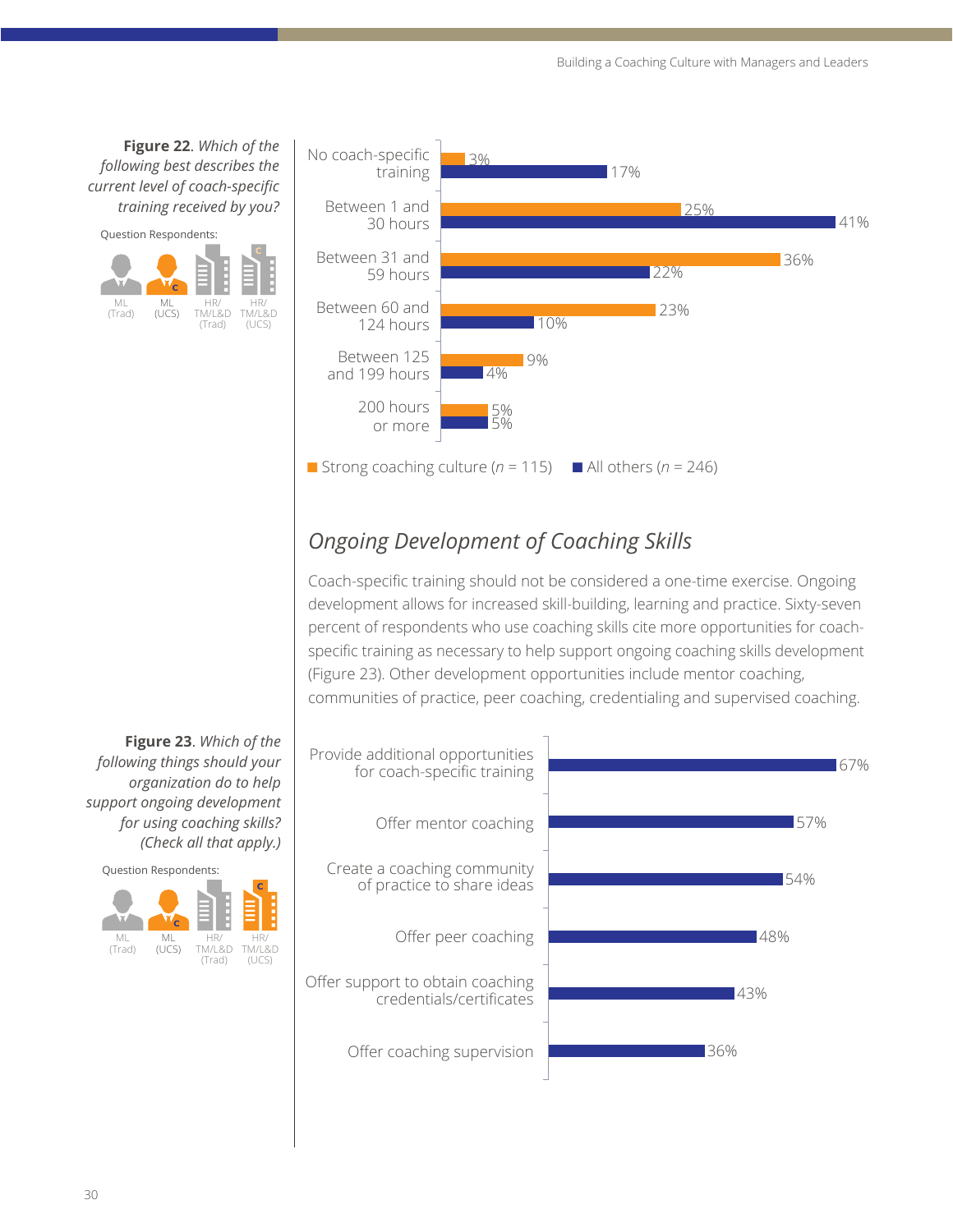# **Conclusions and Recommendations**

Strong coaching cultures are highlighted when organizations offer coaching to all employees, communicate coaching's value and purpose, and maintain accountability for the process. Senior leaders, managers, employees and coach practitioners all play an important role in developing strong coaching cultures. Senior leaders need to role model coaching behaviors and allocate budget and resources. Managers need to participate in ongoing coaching competency training and dedicate time to coaching their team members. Employees need to adopt a growth mindset and own individual coaching outcomes. Internal and external professional coach practitioners deliver coaching and, at times, training around coaching skills. All of these stakeholders work together to build a strong coaching culture and to realize the benefits and outcomes of coaching behaviors. By implementing the following recommendations, HR/TM/L&D professionals, business leaders, and employees can build a strong, sustainable coaching culture.

- n Increase access to coaching.
	- **•** Create equal opportunity for all employees to partner with professional coach practitioners.
	- **•** Embed the practice at all levels with a combination of the three modalities.
- $\blacksquare$  Communicate the value of coaching.
	- **•** Assess and influence mindsets toward coaching; it needs to be seen as a developmental opportunity rather than remediation.
	- **•** Consistently and constantly reiterate the purpose of coaching and measure and share impacts of organizational coaching outcomes.
- $\blacksquare$  Enhance training opportunities.
	- **•** Offer managers/leaders using coaching skills additional opportunities for accredited coach-specific training.
	- **•** Support managers/leaders using coaching skills in their desire to obtain coaching credentials/certificates.
	- **•** Provide managers/leaders using coaching skills examples, toolkits, videos, etc. on the coaching core competencies.
	- **•** Support the expansion of mentor coaching, peer coaching and new communities of practice.
	- **•** Provide managers/leaders access to credentialed internal or external coach practitioners to deepen their coaching skills.

*"We focus a lot of our supervisory training on leaders as they first step into that role, and we have a lot of training programs and support provided when you first make that transition and over that first 2 years. We designed an experienced supervisor cohort where they went through a couple of different classes together over the course of the year, and they would get together for different group learning activities. They were utilizing coaching skills, but it wasn't overt, or using that terminology."*

—Brady Pyle, Director of Human Resources at NASA–Johnson Space **CENTER**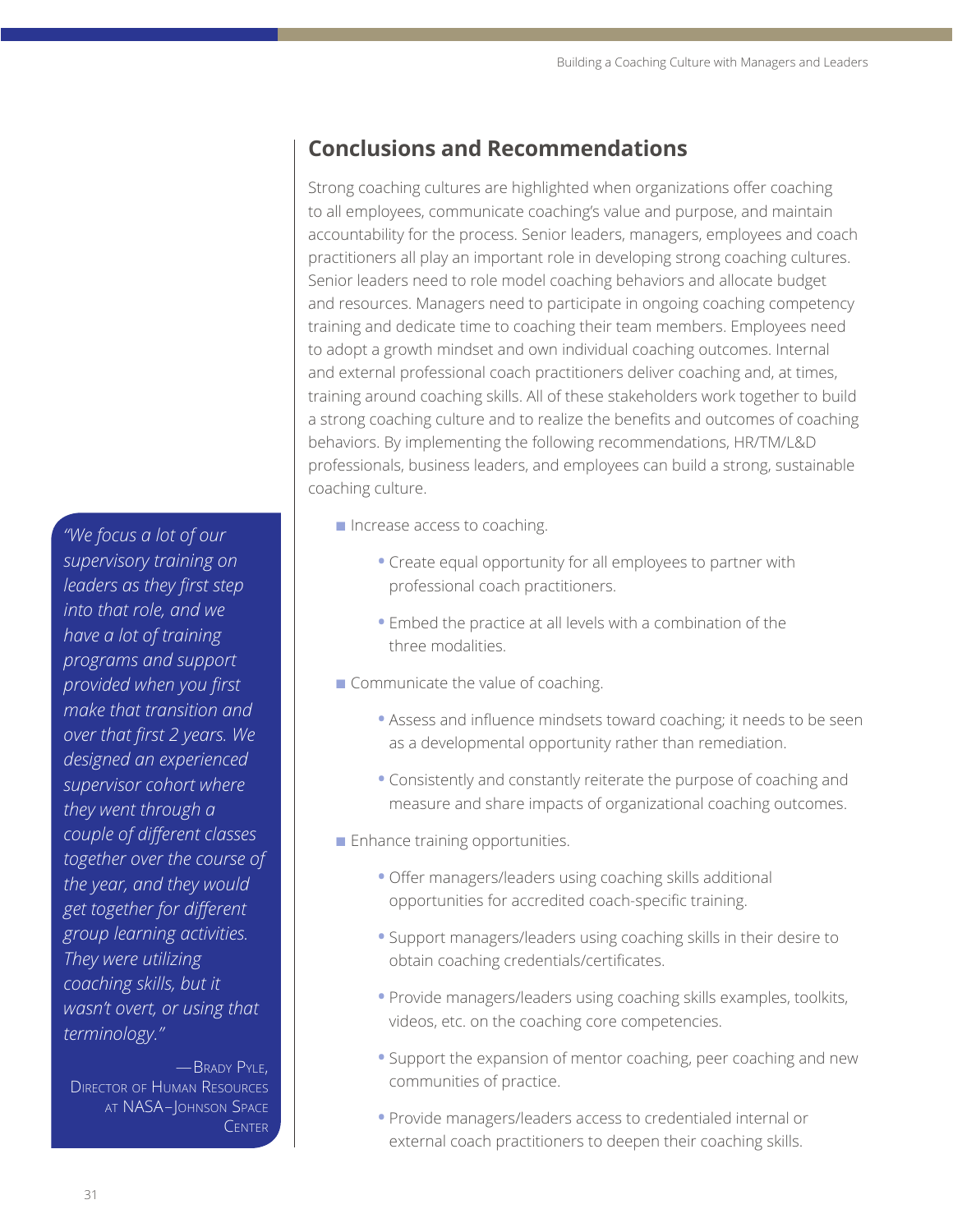- n Hold all stakeholders accountable in a coaching culture.
	- **•** Have standardized, organization-wide coaching agreements that define parameters of the coaching relationship. Have managers/ leaders using coaching skills, internal coach practitioners and employees acknowledge the agreements to ensure clear expectations and accountability.
	- **•** Recognize that managers apply coaching skills in the moment (e.g., informally and unscheduled), along with at formal, scheduled times.
	- **•** Incorporate coaching skills into job descriptions for managers and leaders, and hire and promote managers and leaders who are willing to use coaching skills and see the value in developing their direct reports.
	- **•** Encourage employees be receptive to coaching and feedback, to trust their developmental process, and to adopt a growth mindset.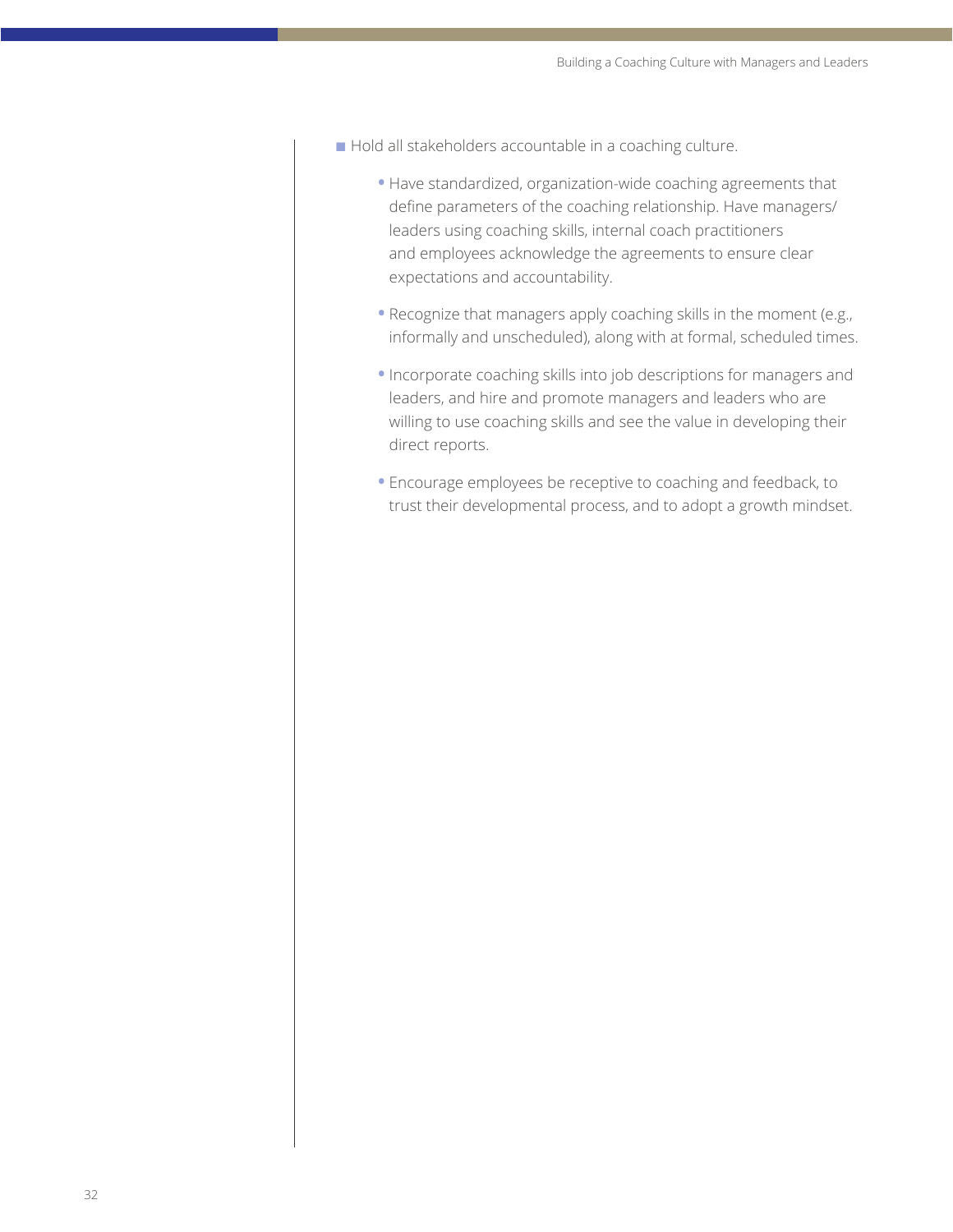# **IN YOUR BEST Practices for Managers/leaders Using Coaching Skills**

Survey respondents share best practices for managers/leaders using coaching skills.

#### **Start early**

n *"Embed coaching as part of the on-boarding process so all employees are exposed to it from day one and it emphasizes the importance of coaching in the organization."*

#### **Change mindset around coaching practices**

- "We are not about 'fixing' anyone; we want our *coaching to highlight development and facilitating the learning process."*
- n *"Don't tell the employee what to do; instead, ask powerful questions. This allows the employee to create their own solutions when they go through the thought process to get to resolution."*
- n *"Coaching requires enhanced mutual trust and respect between supervisors/subordinates. No more bosses, but coaches!"*
- **n** "The managers are supposed to coach the people *not only in coaching sessions but also during their personal interactions."*

#### **Provide support and resources**

- "We distribute a monthly blog to all managers with *videos, articles, book recommendations, learning aids and other tools to support, sustain and reinforce coaching skills."*
- *"We have a dedicated portion of the budget allocated for improving coaching and training."*
- *"We have a dedicated team to monitor our coaching practices."*

#### **Leverage multiple modalities for training and development of coaching skills**

■ "We have created an internal coaching network *(about 5% of our leaders participate) in which leaders agree to provide structured career coaching to employees outside of their direct* 

*line-of-sight as leaders. These leaders serve as champions of coaching, as facilitators within our coach training program, as peer mentors to one another and a community of practice."*

- n *"We have an informal group of managers who meet with internal coach practitioners to discuss how to improve our skills."*
- n *"External professional coaches are arranged whenever needed."*

#### **Offer formal training**

- *"We hired an outside coaching firm to instruct managers. The managers then use these skills to engage employees and guide them."*
- **n** "Coaching training programs are offered in a one*to five-day format to your managers and leaders, designed to provide your internal team with skills, practice and feedback in core coaching skills and tools."*

#### **Create opportunities for peer learning**

- n *"We leverage current leaders who have good coaching skills to partner with those who need to raise their skill levels to establish development plans and work through them together."*
- *"We have a mentoring program and community of practice that users are able to download and share resources through. We also use technology to ensure that teams in locations other than their supervisors are not being forgotten."*
- "We have an informal group of managers who *meet with internal coach practitioners to discuss how to improve our skills."*
- "We intend to set up 'coaching cafes' for internal *coaches/manager-coaches to come together and discuss challenges, successes and topics of interest."*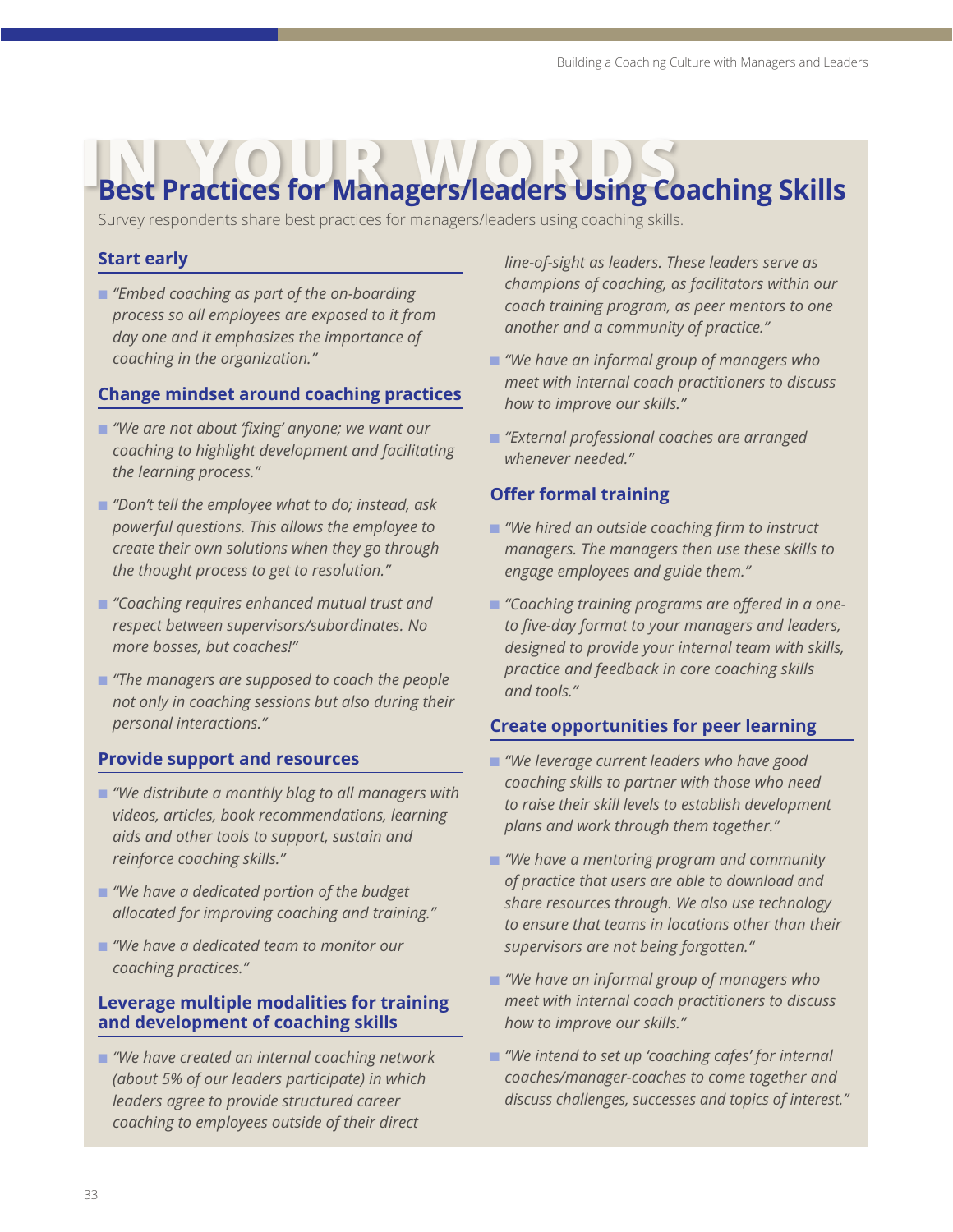# **Appendices**

### *A: End Notes*

- 1. Filipkowski, J. (2015). No Review, No Problem: Making Talent Decisions without Ratings. *Human Capital Institute.* Retrieved from [http://www.hci.org/hr](http://www.hci.org/hr-research/2015-talent-pulse-no-review-no-problem-making-talent-decisions-without-ratings)[research/2015-talent-pulse-no-review-no-problem-making-talent-decisions](http://www.hci.org/hr-research/2015-talent-pulse-no-review-no-problem-making-talent-decisions-without-ratings)[without-ratings](http://www.hci.org/hr-research/2015-talent-pulse-no-review-no-problem-making-talent-decisions-without-ratings)
- 2. Willyerd, K. (2015). Millennials Want to Be Coached at Work. *Harvard Business Review.* Retrieved from [https://hbr.org/2015/02/millennials-want-to-be](https://hbr.org/2015/02/millennials-want-to-be-coached-at-work)[coached-at-work](https://hbr.org/2015/02/millennials-want-to-be-coached-at-work)
- 3. Filipkowski, J.N. (2015). Learning unbound: Agile employee development. *Human Capital Institute.* Retrieved from [http://www.hci.org/hr-research/2015](http://www.hci.org/hr-research/2015-talent-pulse-learning-unbound-agile-employee-development) [talent-pulse-learning-unbound-agile-employee-development](http://www.hci.org/hr-research/2015-talent-pulse-learning-unbound-agile-employee-development)
- 4. Hamlin, R. G., Ellinger, A. D., & Beattie, R. S. (2006). Coaching at the heart of managerial effectiveness: A cross-cultural study of managerial behaviours. *Human Resource Development International*, 9(3), 305-331.
- 5. Trenner, L. (2013). Business coaching for information professionals: Why it offers such good value for money in today's economic climate. *Business Information Review*, 30 (1), 27-34.
- 6. Filipkowski, J. & Ruth, M. (2015). Building a Coaching Culture for Increased Employee Engagement. *Human Capital Institute.* Retrieved from [http://www.hci.](http://www.hci.org/hr-research/building-coaching-culture-increased-employee-engagement) [org/hr-research/building-coaching-culture-increased-employee-engagement](http://www.hci.org/hr-research/building-coaching-culture-increased-employee-engagement).
- 7. Witherspoon, R., & White, R. P. (1996). Executive coaching: A continuum of roles. *Consulting Psychology Journal: Practice & Research*, 48(2),124-133.
- 8[.](http://) Filipkowski, J.N., Ruth, M. (2014). Building a coaching culture. *Human Capital Institute.* Retrieved from [http://www.hci.org/hr-research/building-coaching](http://www.hci.org/hr-research/building-coaching-culture)[culture](http://www.hci.org/hr-research/building-coaching-culture)
- 9. Beattie, R. S., Kim, S., Hagen, M. S., Egan, T. M., Ellinger, A. D., & Hamlin, R. G. (2014). Managerial Coaching: A Review of the Empirical Literature and Development of a Model to Guide Future Practice. *Advances in Developing Human Resources*, 16(2), 184-201.
- 10. Heslin, P., Vandewalle, D., & Latham, G. (2006), Keen to help? Managers' implicit person theories and their subsequent employee coaching. *Personnel Psychology*, 59 (4), 871-902.
- 11. International Coach Federation. (2016). *2016 ICF Global Coaching Study.* Retrieved from [http://coachfederation.org/about/landing.](http://coachfederation.org/about/landing.cfm?ItemNumber=3936) [cfm?ItemNumber=3936](http://coachfederation.org/about/landing.cfm?ItemNumber=3936)
- 12. See Note 8.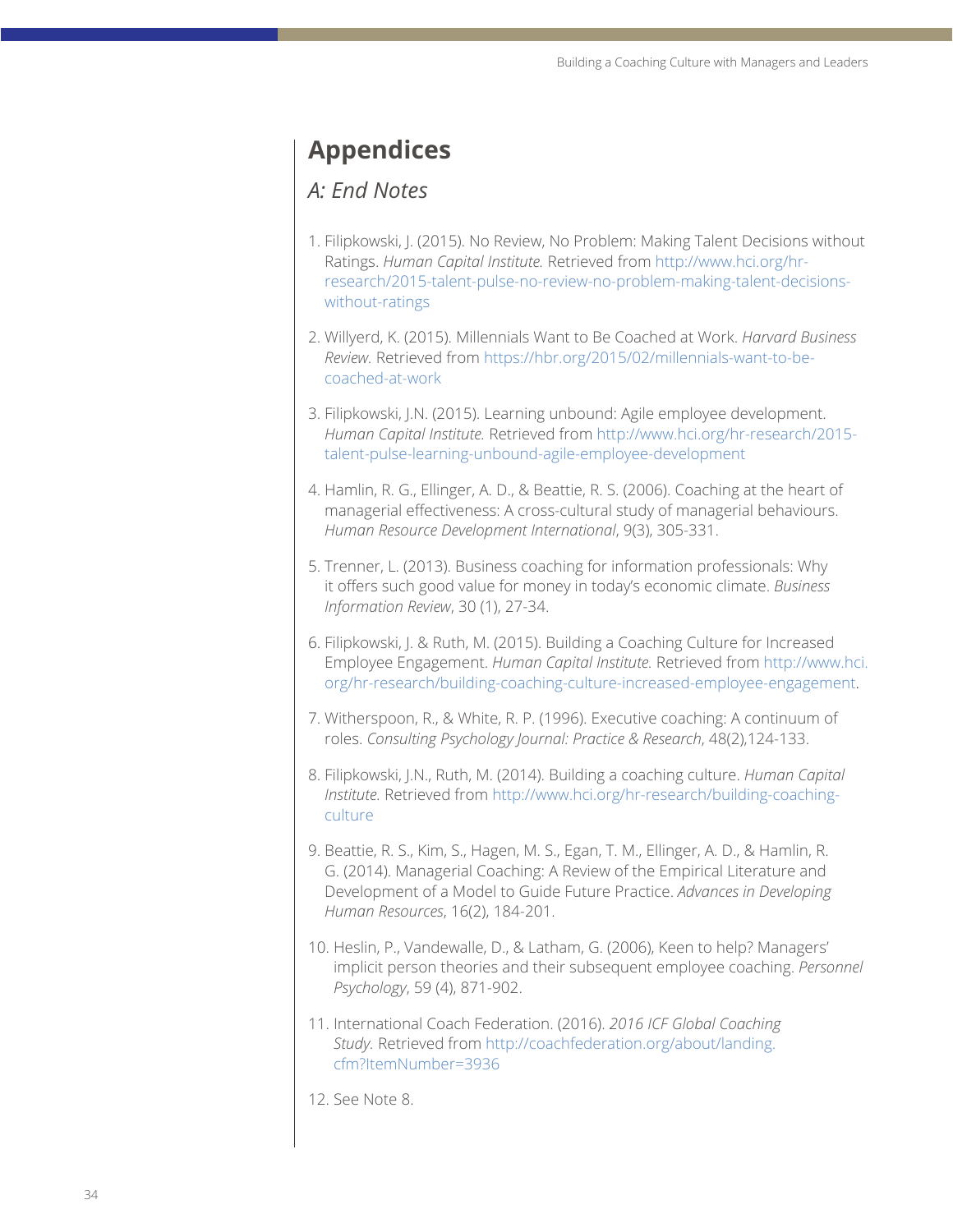13. Graham, S., Wedman, J.F., & Garvin-Kester, B. (1993). Manager coaching skills: development and application. *Performance Improvement Quarterly*, 6 (1), 2-13.

14. See Note 6.

15. Dixey, A. (2015). Managerial coaching: A formal process or a daily conversation? *International Journal of Evidence Based Coaching and Mentoring.* Retrieved from [http://researchportal.coachfederation.org/MediaStream/](http://researchportal.coachfederation.org/MediaStream/PartialView?documentId=2026) [PartialView?documentId=2026](http://researchportal.coachfederation.org/MediaStream/PartialView?documentId=2026)

16. See Note 9.

- 17. Grant, A. M. (2010). It takes time: A stages of change perspective on the adoption of workplace coaching skills. *Journal of Change Management, 10*(1), 61–77.
- 18. Filipkowski, J.N. (2015). Laying the foundation for performance management with manager accountability. *Human Capital Institute.* Retrieved from [http://](http://www.hci.org/hr-research/laying-foundation-performance-management-manager-accountability) [www.hci.org/hr-research/laying-foundation-performance-management](http://www.hci.org/hr-research/laying-foundation-performance-management-manager-accountability)[manager-accountability](http://www.hci.org/hr-research/laying-foundation-performance-management-manager-accountability)
- 19. Fatien, P., & Otter, K. (2015). Wearing Multiple Hats? Challenges for Managers-as-Coaches and Their Organizations. *International Leadership Journal*, 7(3).

20. See Note 8.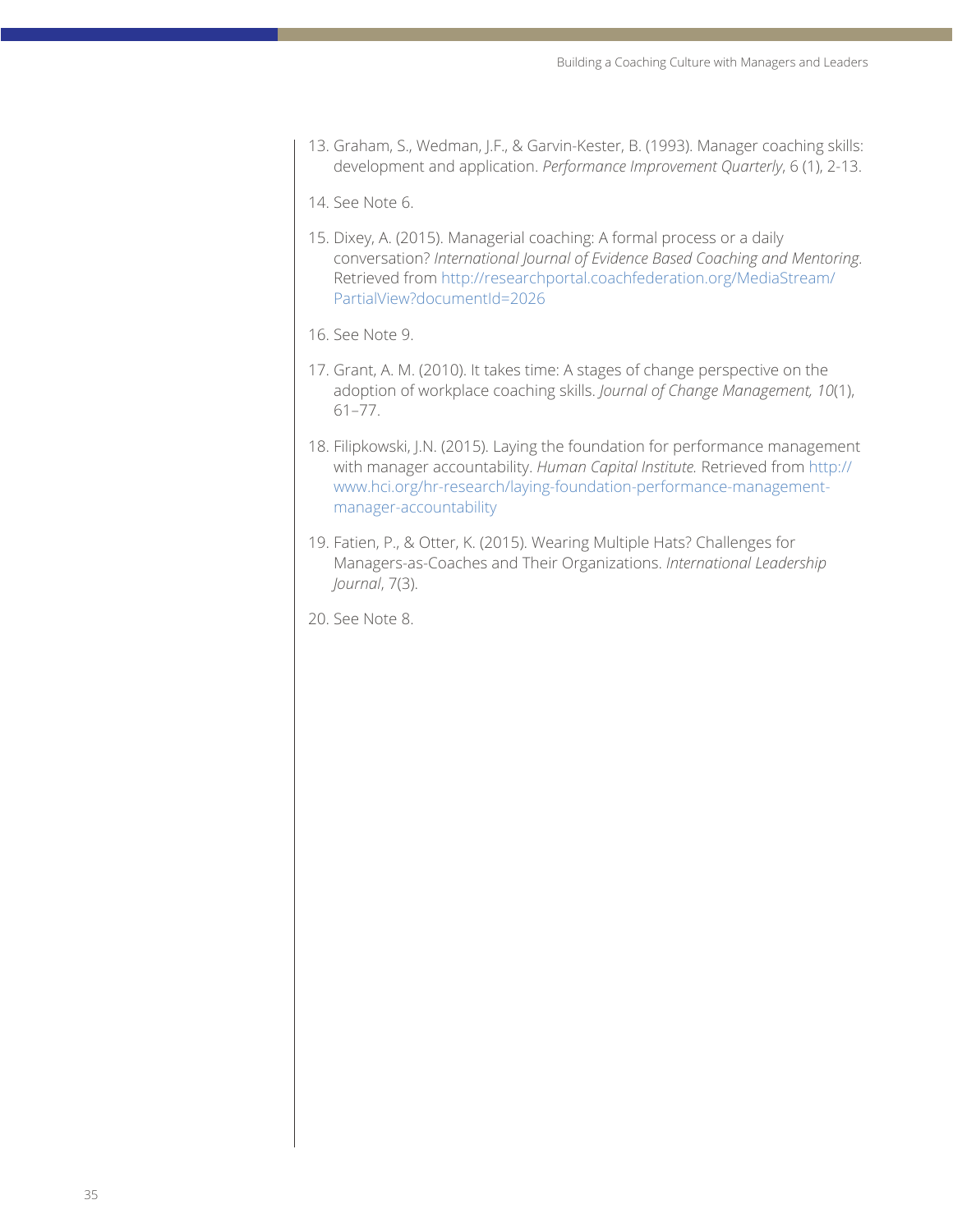### *B: About the Research*

This research report was developed in partnership between the Human Capital Institute (HCI) and International Coach Federation (ICF). Between June 6 and June 27, 2016, a survey was distributed via email to HCI members who opted into the HCI Survey Panel. HCI members who opted into electronic mailings associated with the HCI Talent Communities of Learning and Development and Management and Leadership also received emails regarding the questionnaire. In addition, participation in the survey was promoted on HCI and ICF's social media channels and to a list of HR/L&D contacts provided by ICF. In addition to survey invitations delivered by HCI and ICF, we utilized an online panel provider (Qualtrics) to supplement international participation and access to managers and leaders. This third-party survey panel provider distributed the survey to line managers around the globe and obtained 300 responses, with the most of the respondents' organizations headquartered in North America (40%), Asia (31%) and Western Europe (17%).

The questionnaire for this research report was divided into three sections.

- $\blacksquare$  The first section determined what subsequent questions the respondent would receive in the questionnaire. If the respondent indicated that he or she was a professional coach practitioner, it was explained that the survey was geared toward those in HR, talent management, and learning and development roles. He or she was asked to share the questionnaire with the appropriate contact and received no further questions. For respondents who indicated that they work as a manager or leader; as a manager or leader who uses coaching skills; in HR, talent management, or learning and development; or in those functions using coaching skills, he or she was guided to the second section. If the respondent selected that none of the above applied, he or she was directed out of the questionnaire. Respondents who indicated that they do not use coaching skills were asked if they would consider being trained to use coaching skills.
- The second section asked questions about coaching within the respondents' organizations with regard to: the coaching modalities used and for whom, frequency of coaching, number of coach practitioners, and delivery of coaching. If the question was specific to a type of modality, the respondent only received it if he or she indicated that the modality was present in his or her organization and/or he or she used coaching skills. Questions about budgets, training, coaching competencies, coaching agreements, impediments, outcomes and evaluation were presented in section two.
- The third section contained the demographic questions.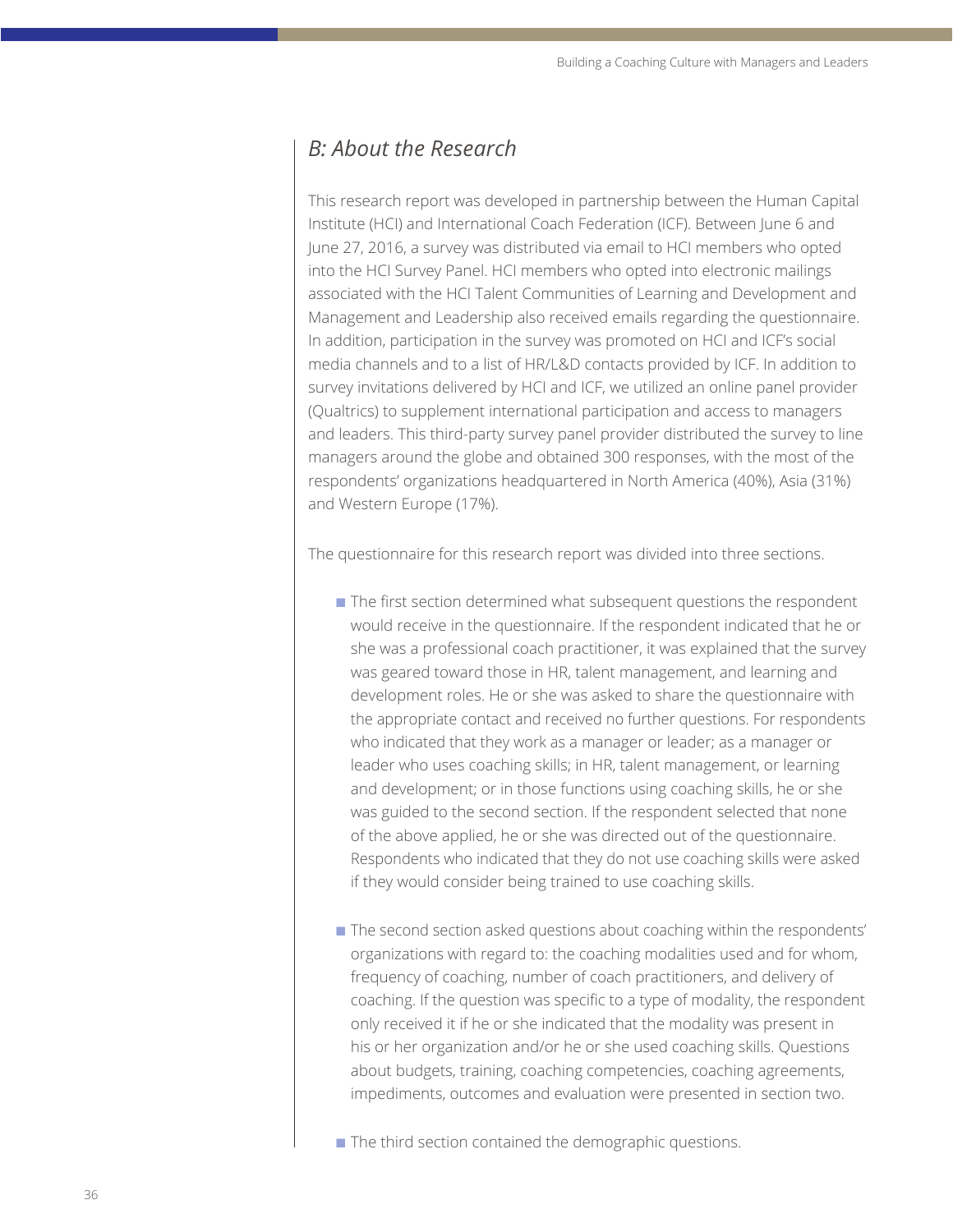The number of respondents who completed the questionnaire was 1,132. Thirty-six duplicate entries, 133 professional coach practitioners, 23 individual contributors, 13 non-manager/HR/L&D respondents, and 48 with no coaching present at their organization were removed from the results of this research for a total sample of 879. See the demographics section for the respondent demographics.

HCI conducted in-depth interviews with experts on the topic, including:

- n **Julia Gard Bertermann**, Program Manager, Cincinnati Children's Hospital Medical Center
- **n Mel Cockerham**, Director of Organization Development & Training, American Trim
- **Ricardo Niles**, Director of HR Global Sourcing Footwear, adidas Group
- **Brady Pyle**, Director of Human Resources, NASA Johnson Space Center
- **n Jessica Saltz**, Director of Talent Management and Head of Learning and Development, North America, BNP Paribas
- **Bob Stead**, Vice President of Human Resources, American Trim

To supplement these methods, researchers reviewed relevant information from a variety of secondary sources, including academic journal articles, white papers, articles, books, blogs and case studies. The results of this questionnaire, subjectmatter expert interviews and secondary sources form the basis of this research.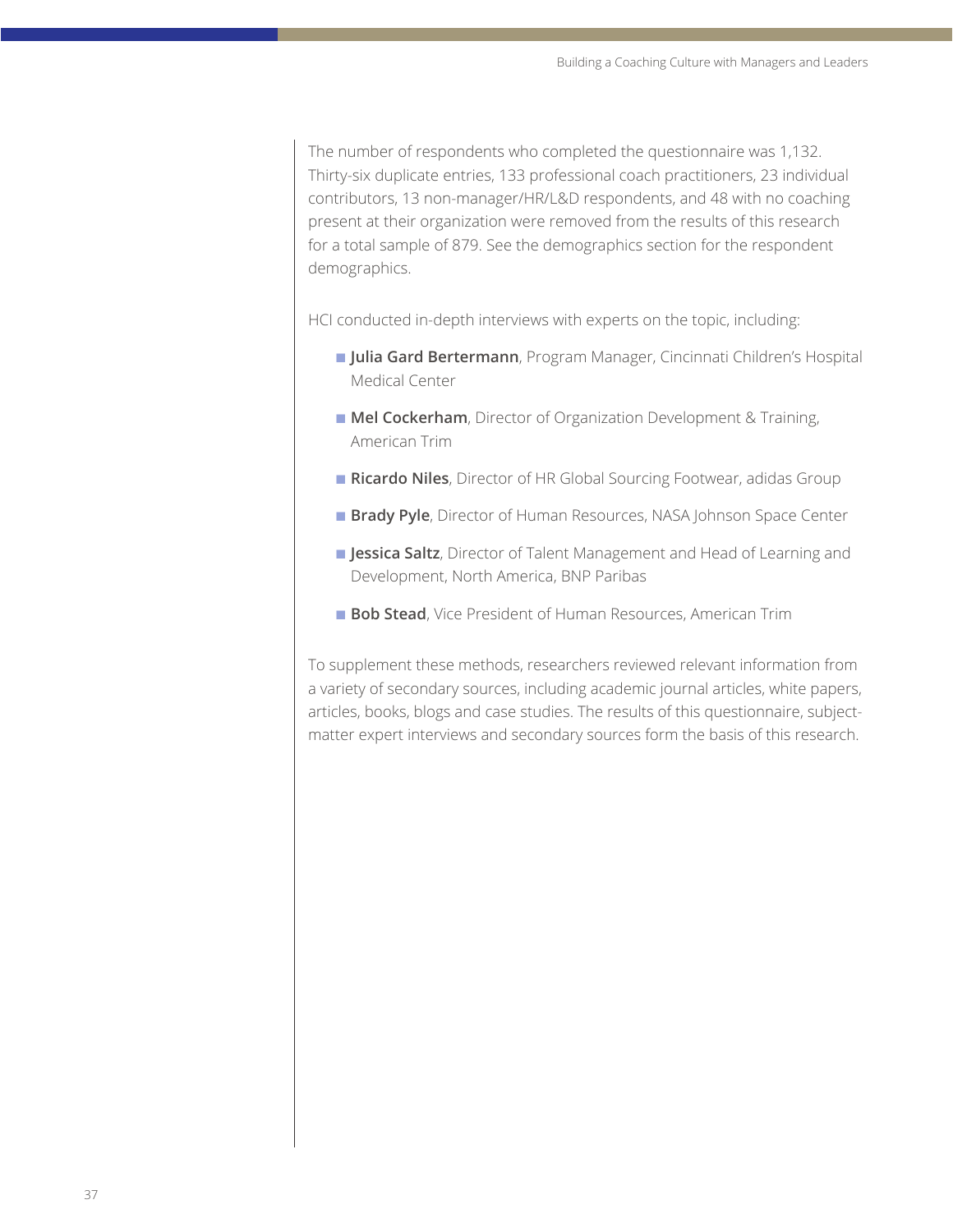# *C: Demographics*

| <b>Geographic Region</b> | $\%$  |
|--------------------------|-------|
| North America            | 63%   |
| Asia                     | 16%   |
| Western Europe           | 10%   |
| Middle East/Africa       | 5%    |
| Oceania                  | 4%    |
| Latin America            | 2%    |
| Eastern Europe           | $1\%$ |

| <b>Level of Seniority</b> | %   |
|---------------------------|-----|
| C-level                   | 7%  |
| VP-level                  | 9%  |
| Director-level            | 25% |
| Manager-level             | 47% |
| Individual contributor    | 11% |
| Independent consultant    | 1%  |

| <b>Number of Employees</b>   | $\%$ |
|------------------------------|------|
| Under 100                    | 13%  |
| $> 100$ and $\leq 1,000$     | 30%  |
| $> 1,000$ and $\leq 5,000$   | 22%  |
| $> 5,000$ and $\leq 10,000$  | 10%  |
| $> 10,000$ and $\leq 50,000$ | 15%  |
| > 50,000                     |      |

| <b>Industry</b>                              | %   |
|----------------------------------------------|-----|
| Manufacturing                                | 12% |
| Financial Services/Real Estate/<br>Insurance | 11% |
| <b>Business/Professional Services</b>        | 10% |
| IT Hardware/Software                         | 8%  |
| Healthcare                                   | 7%  |
| Government                                   | 7%  |
| Retail                                       | 6%  |
| Chemicals/Energy/Utilities                   | 6%  |
| Education                                    | 5%  |
| Construction                                 | 5%  |
| Food & Beverage/Consumer Goods               | 4%  |
| Transportation/Warehousing                   | 3%  |
| Nonprofit                                    | 3%  |
| Telecommunications                           | 3%  |
| Bio/Pharmaceuticals/Life Sciences            | 3%  |
| Higher-Education                             | 7%  |
| Media & Entertainment/Travel/<br>Leisure     | 2%  |
| Aerospace & Defense                          | 7%  |
| Travel                                       | 1%  |

Note. *n* = 879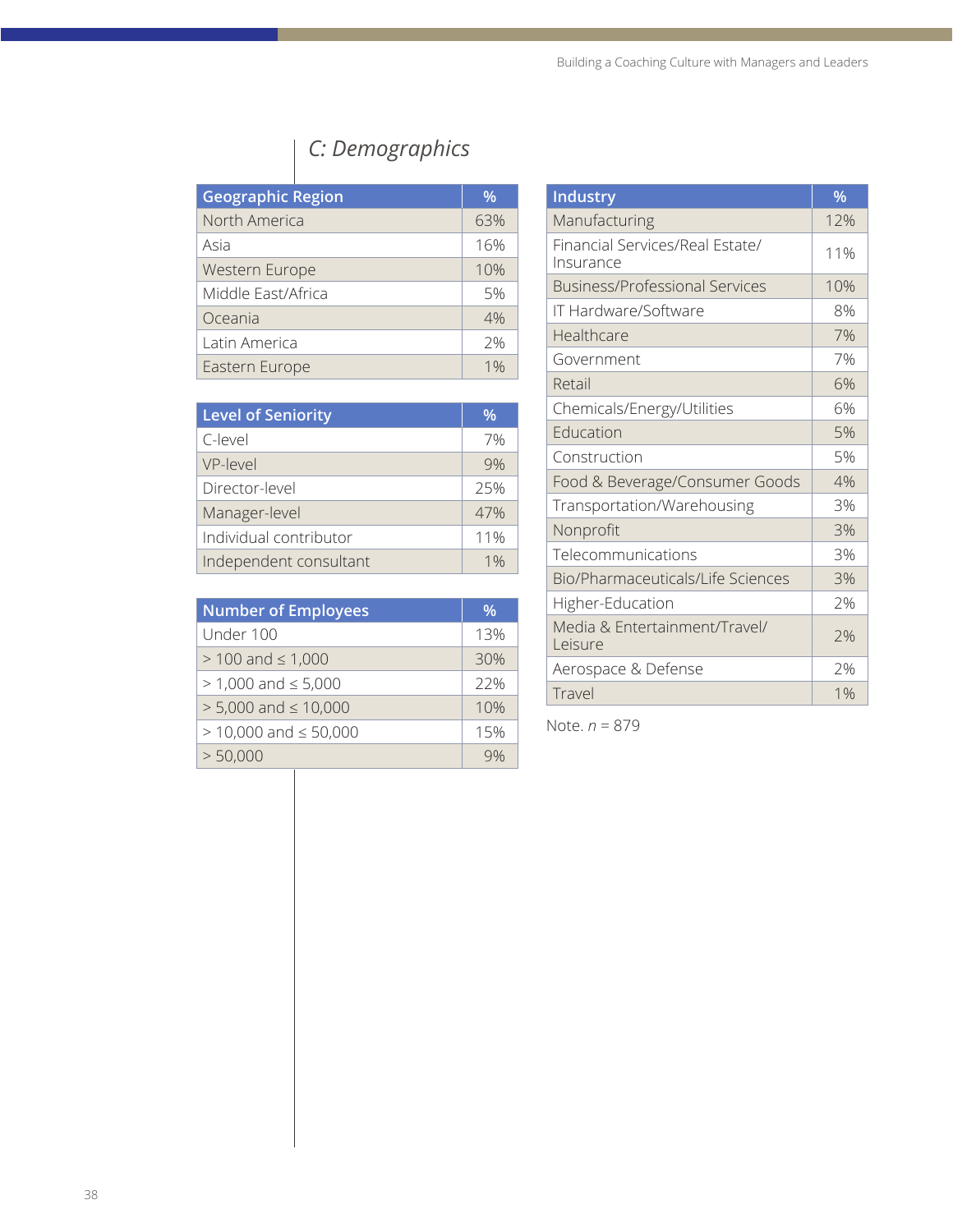

# *D: Additional Figures from the Study*

**Figure 24**. *What are the most important indicators of coaching impact that have been observed for the individual/team/organization? (Select no more than five responses.)*

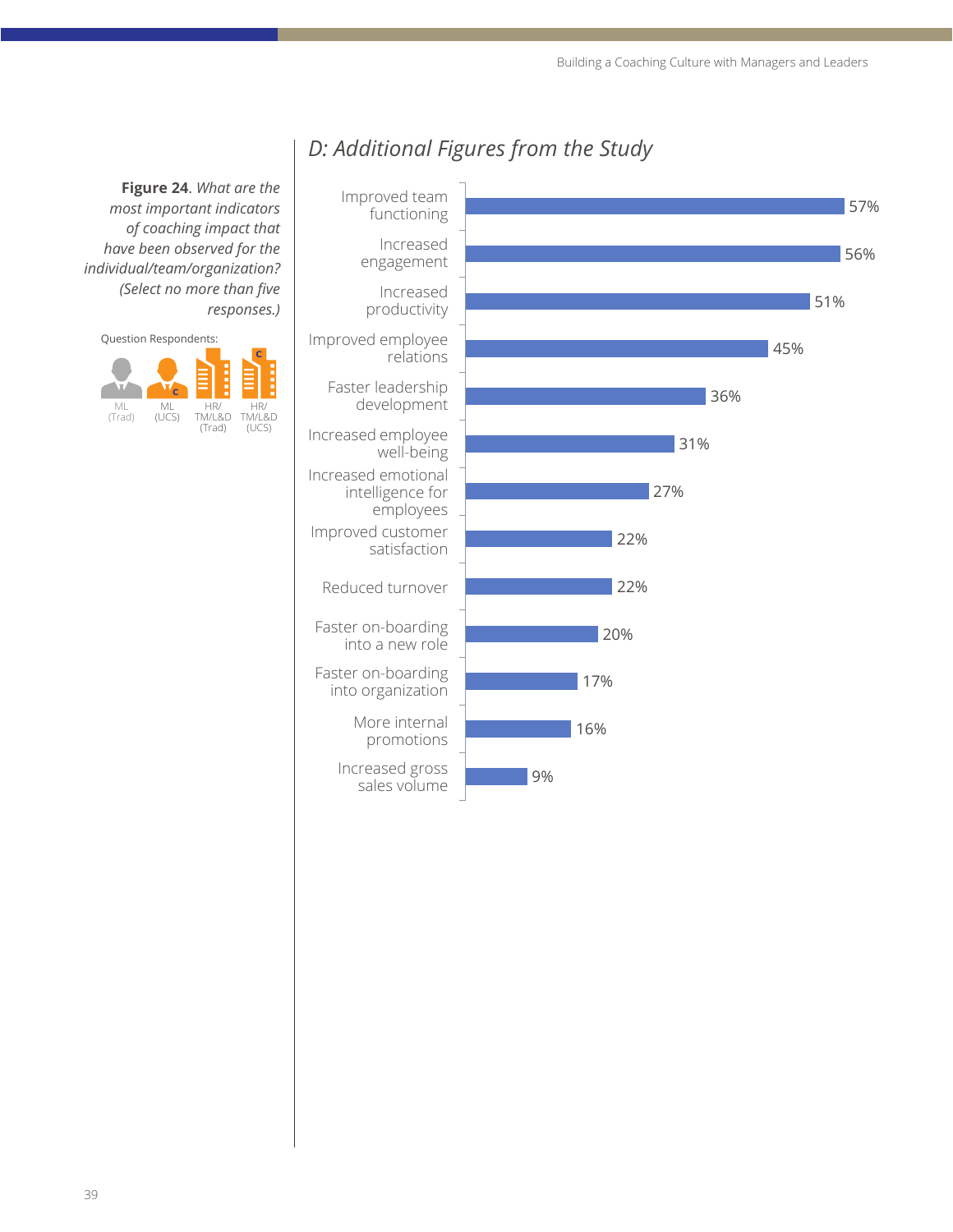

**Figure 25**. *What are the most obvious impediments to using coaching skills in your organization? (Select no more than five of the most obvious impediments.)*

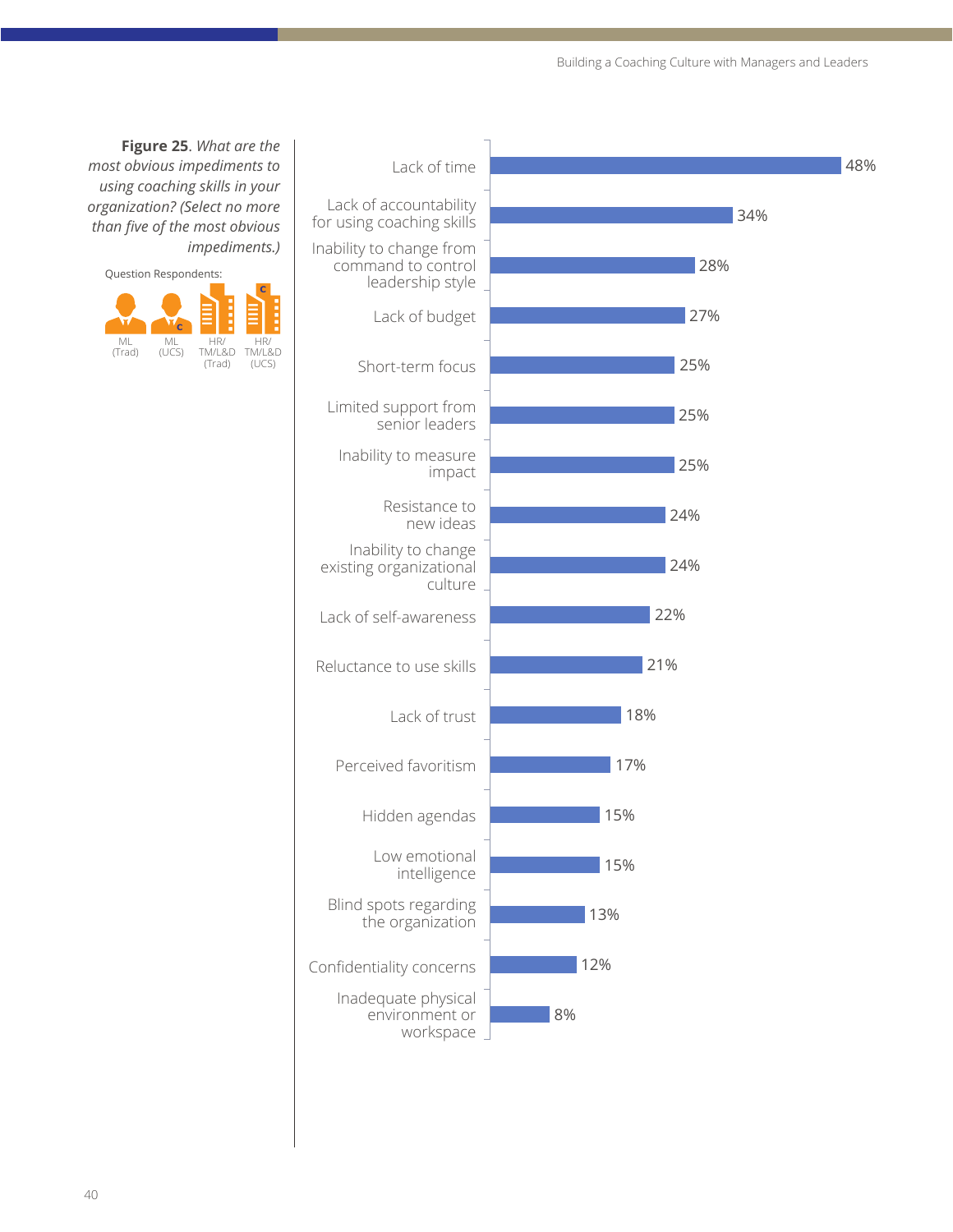



#### **About the International Coach Federation**

The International Coach Federation (ICF) is dedicated to advancing the coaching profession by setting high ethical standards, providing independent certification and building a worldwide network of credentialed coaches across a variety of coaching disciplines. ICF is active in representing all facets of the coaching industry, including Executive, Life Vision and Enhancement, Leadership, Relationship, and Career Coaching. Its 25,000-plus members located in 130 countries work toward the common goal of enhancing awareness of coaching, upholding the integrity of the profession, and continually educating themselves with the newest research and practices. Learn more at **[Coachfederation.org](http://www.coachfederation.org)**.

#### **Human Capital Institute**

HCI is a premier thought leader in the new discipline of strategic talent management with an unparalleled reputation for innovation, leadership and excellence, demonstrated through cutting-edge research and analysis. HCI Research draws from the knowledge of a large network of executive practitioners, expert consultants, leading academics and thought leaders, as well as thorough quantitative and qualitative analysis, to produce insightful findings and recommendations that shape strategy and encourage action across the continuum of talent management. For more information, please visit **[www.hci.org/content/research](http://www.hci.org/content/research)**.



**Human Capital Institute** The Global Association for Strategic Talent Management